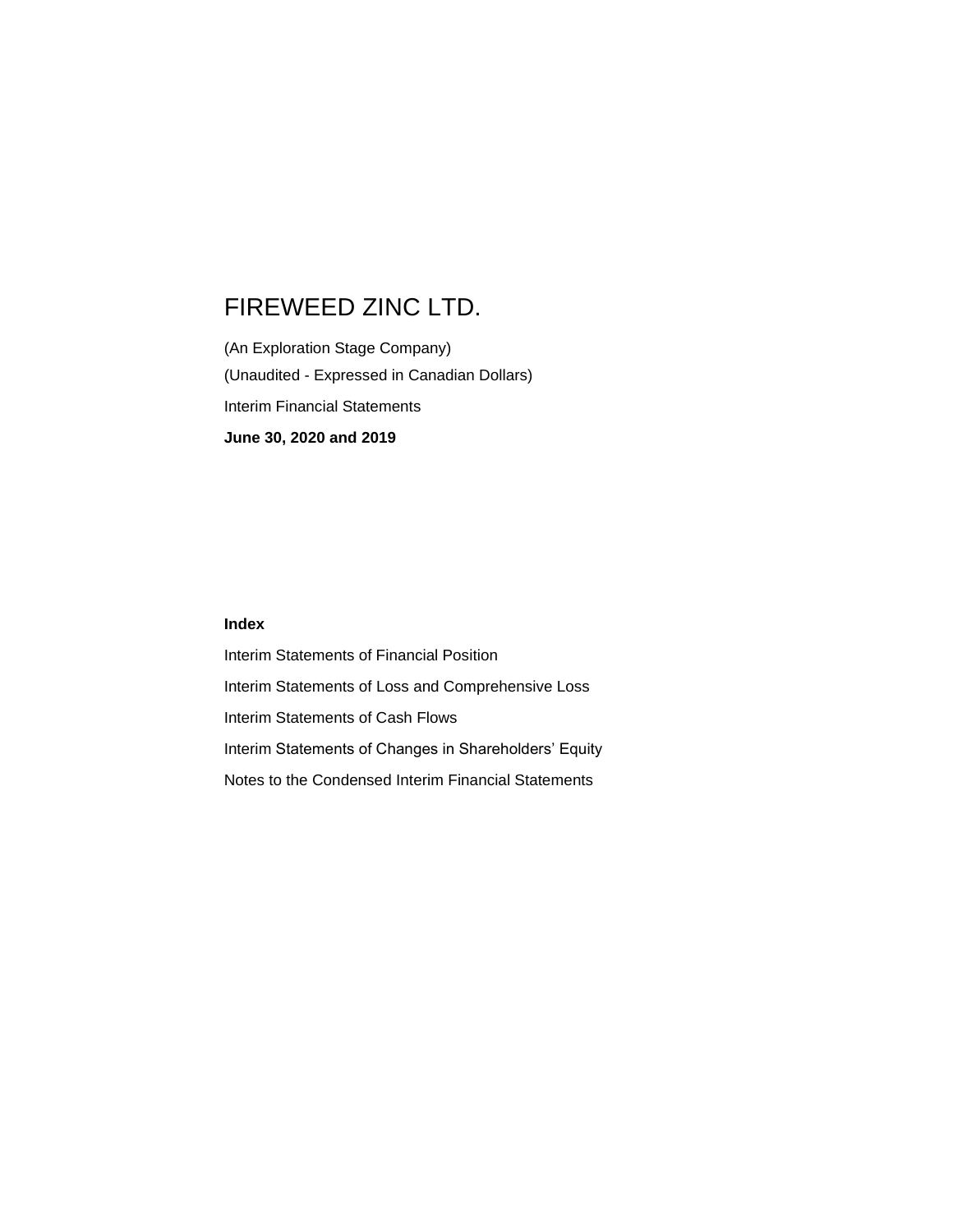In accordance with National Instrument 51-102 *Continuous Disclosure Obligations* of the Canadian Securities Administrators, notice is given that the attached condensed interim financial statements for the six-month period ended June 30, 2020 have not been reviewed by the Company's auditors.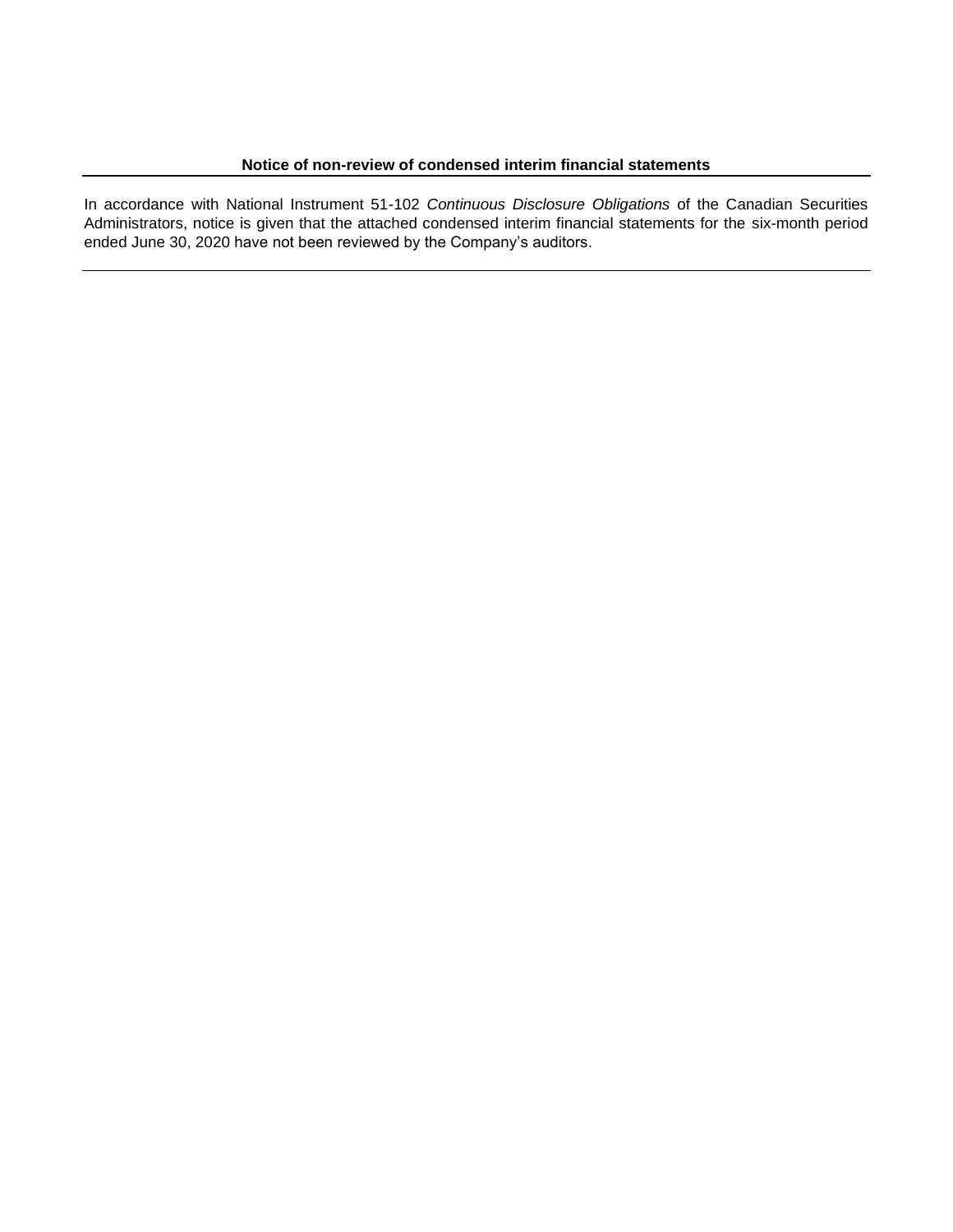Statements of Financial Position as at (Expressed in Canadian Dollars)

|                                                                                                     |             | <b>June 30,</b>  | December 31,     |
|-----------------------------------------------------------------------------------------------------|-------------|------------------|------------------|
|                                                                                                     | <b>Note</b> | 2020             | 2019             |
| <b>Assets</b>                                                                                       |             |                  |                  |
| Current assets:                                                                                     |             |                  |                  |
| Cash                                                                                                |             | \$<br>950,099    | \$<br>783,789    |
| Receivables                                                                                         |             | 16,871           | 30,147           |
| Prepaid expenses                                                                                    |             | 102,707          | 151,170          |
|                                                                                                     |             | 1,069,677        | 965,106          |
| Equipment                                                                                           | 5           | 19,824           | 22,042           |
| <b>Reclamation bond</b>                                                                             |             | 39,596           | 39,596           |
| Exploration and evaluation assets                                                                   | 4           | 24,935,135       | 24,437,449       |
|                                                                                                     |             | \$<br>26,064,232 | \$<br>25,464,193 |
| <b>Liabilities and Shareholders' Equity</b>                                                         |             |                  |                  |
| <b>Current liabilities:</b>                                                                         |             |                  |                  |
| Accounts payable and accrued liabilities                                                            | 6, 10       | \$<br>190,207    | \$<br>288,800    |
| Loan payable                                                                                        | 7           | 40,000           |                  |
|                                                                                                     |             | 230,207          | 288,800          |
| Deferred tax liability                                                                              |             | 874,000          | 874,000          |
| Rehabilitation provisions                                                                           | 8           | 263,359          | 261,023          |
|                                                                                                     |             | 1,367,566        | 1,423,823        |
| Shareholders' equity:                                                                               |             |                  |                  |
| Capital stock                                                                                       | 9           | 28,163,172       | 26,879,253       |
| Options reserve                                                                                     | 9           | 1,620,607        | 1,532,985        |
| Warrants reserve                                                                                    | 9           | 140,004          | 133,910          |
| Deficit                                                                                             |             | (5,227,117)      | (4,505,778)      |
|                                                                                                     |             | 24,696,666       | 24,040,370       |
|                                                                                                     |             | \$<br>26,064,232 | \$<br>25,464,193 |
| Nature and continuance of operations (Note 1)<br>Commitment (Note 14)<br>Subsequent event (Note 15) |             |                  |                  |
|                                                                                                     |             |                  |                  |

On behalf of the Board:

*"Brandon Macdonald"* Director *"George Gorzynski"* Director

The accompanying notes are an integral part of these interim financial statements.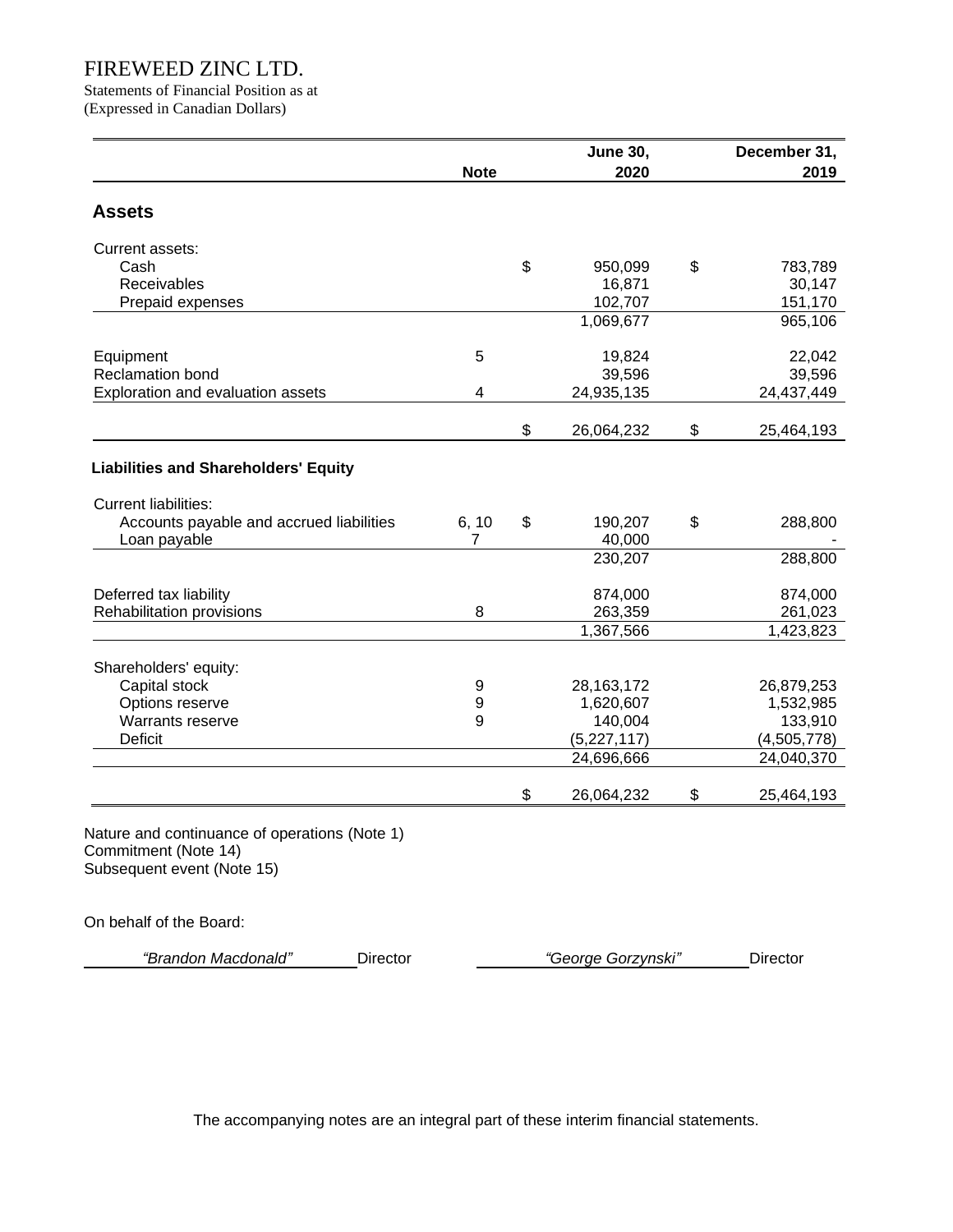# Statements of Loss and Comprehensive Loss

(Expressed in Canadian Dollars)

|                                                                                |            |    | Three months ended |            |               | <b>Six months ended</b> |    |               |
|--------------------------------------------------------------------------------|------------|----|--------------------|------------|---------------|-------------------------|----|---------------|
|                                                                                | Note       |    | June 30, 2020      |            | June 30, 2019 | June 30, 2020           |    | June 30, 2019 |
| <b>Expenses</b>                                                                |            |    |                    |            |               |                         |    |               |
| Consulting and management                                                      | 10         | \$ | 103,913            | -\$        | 100,730       | \$<br>209,791           | \$ | 273,021       |
| Depreciation                                                                   | 5          |    | 1.078              |            | 1,382         | 2,218                   |    | 2.845         |
| Director and committee fees<br>Investor relations and                          | 10         |    | 31,625             |            | 36,750        | 68,375                  |    | 73,500        |
| corporate development                                                          |            |    | 43,101             |            | 87,786        | 108,781                 |    | 164,569       |
| Insurance expense                                                              |            |    | 3,583              |            | 2,275         | 7,083                   |    | 5,688         |
| Office and payroll expenses                                                    |            |    | 15,377             |            | 11,291        | 25,392                  |    | 22,346        |
| Professional fees                                                              |            |    | 12,503             |            | 21,996        | 45,218                  |    | 40,483        |
| Rent                                                                           |            |    | 10,366             |            | 19,251        | 21,785                  |    | 34,806        |
| Share-based compensation                                                       | 9,14       |    | 152,627            |            | 90,811        | 200,122                 |    | 222,281       |
| Transfer agent & filing fees                                                   |            |    | 13,300             |            | 13,488        | 27,143                  |    | 24,464        |
| Travel                                                                         |            |    | 48                 |            | 10,948        | 7,960                   |    | 22,067        |
|                                                                                |            |    | (387, 521)         |            | (396, 708)    | (723, 868)              |    | (886,070)     |
| Accretion on rehabilitation                                                    |            |    |                    |            |               |                         |    |               |
| provision                                                                      | 8          |    | (1, 168)           |            |               | (2, 336)                |    |               |
| Amortization of flow-through                                                   |            |    |                    |            |               |                         |    |               |
| liability                                                                      |            |    |                    |            | 133,128       |                         |    | 185,537       |
| Foreign exchange                                                               |            |    | 35                 |            | 236           | (83)                    |    | 476           |
| Interest income                                                                |            |    | 1,875              |            | 28,089        | 4,948                   |    | 47,533        |
| Loss before income taxes                                                       |            | \$ | (386, 779)         | \$         | (235, 255)    | \$<br>(721, 339)        | \$ | (652, 524)    |
| Deferred income tax                                                            |            |    |                    |            | (186,090)     |                         |    | (259, 349)    |
| Loss and comprehensive<br>loss for the period                                  |            | \$ | (386, 779)         | \$         | (421, 345)    | \$<br>(721, 339)        | S  | (911, 873)    |
|                                                                                |            |    |                    |            |               |                         |    |               |
| <b>Loss per share</b> – basic and diluted                                      |            | \$ | (0.01)             | \$         | (0.01)        | \$<br>(0.02)            | \$ | (0.03)        |
| Weighted average number of<br>common shares outstanding - basic<br>and diluted | 41,283,839 |    | 36,466,621         | 39,540,485 |               | 34,950,951              |    |               |
|                                                                                |            |    |                    |            |               |                         |    |               |

The accompanying notes are an integral part of these interim financial statements.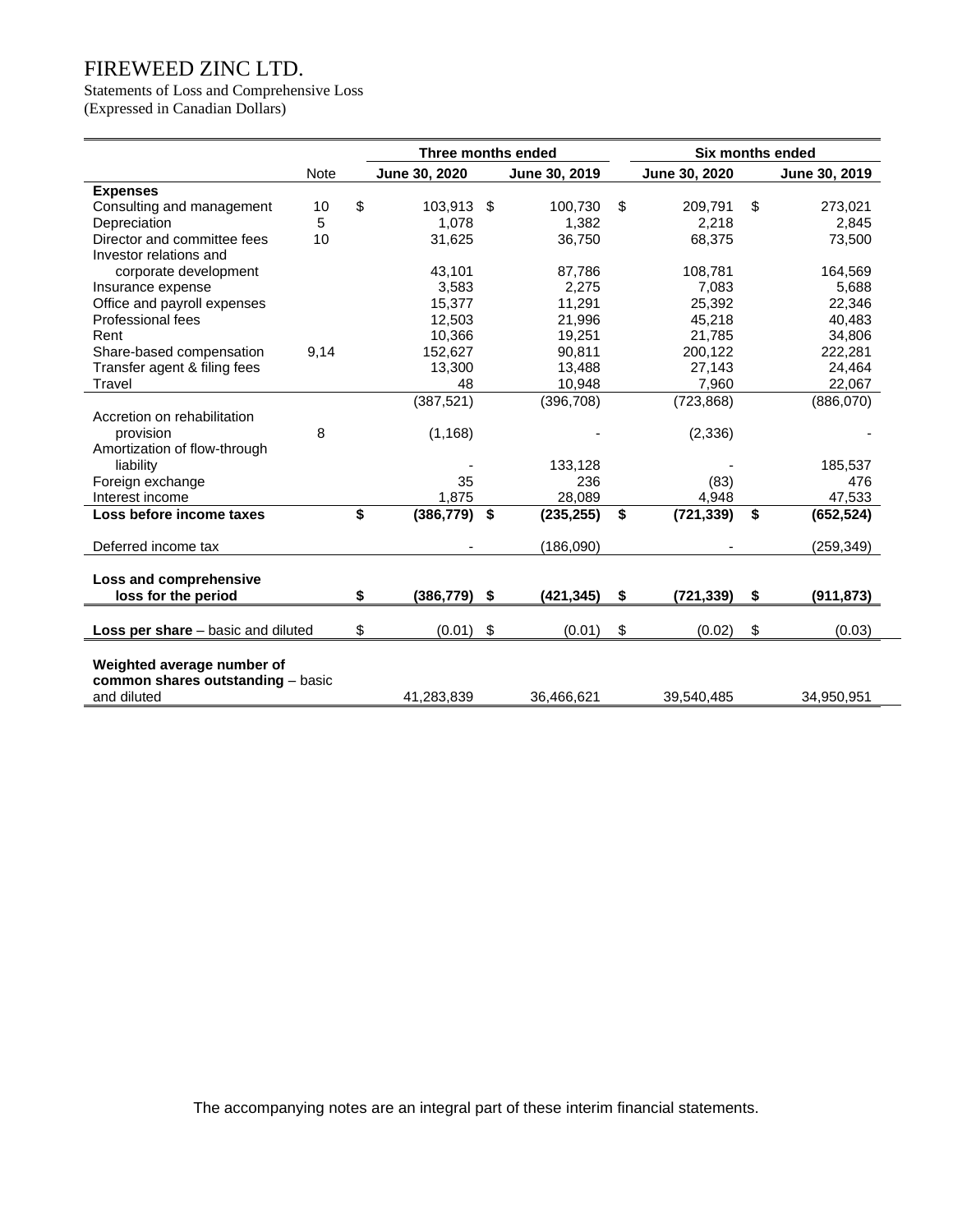Statements of Cash Flows

(Expressed in Canadian Dollars)

|                                           |         | <b>Six Months Ended</b> |                  |
|-------------------------------------------|---------|-------------------------|------------------|
|                                           | Note(s) | June 30, 2020           | June 30, 2019    |
| <b>OPERATING ACTIVITIES</b>               |         |                         |                  |
| Loss for the period                       | \$      | (721, 339)              | \$<br>(911, 873) |
|                                           |         |                         |                  |
| Adjustment for items not affecting cash:  |         |                         |                  |
| Amortization of flow-through liability    |         |                         | (185, 537)       |
| Deferred income tax                       |         |                         | 259,349          |
| Depreciation                              | 5       | 2,218                   | 2,845            |
| Accretion on rehabilitation provision     | 8       | 2,336                   |                  |
| Share-based compensation                  | 9,14    | 200,122                 | 222,281          |
| Change in non-cash working capital items: |         |                         |                  |
| <b>Receivables</b>                        |         | 13,276                  | (3,242)          |
| Prepaid expenses                          |         | 48,463                  | (296, 502)       |
| Accounts payable and accrued liabilities  | 6       | (41, 358)               | (93, 524)        |
|                                           |         | (496, 282)              | (1,006,203)      |
| <b>INVESTING ACTIVITIES</b>               |         |                         |                  |
| Exploration and evaluation assets         | 4       | (479, 921)              | (1,061,510)      |
|                                           |         | (479, 921)              | (1,061,510)      |
| <b>FINANCING ACTIVITIES</b>               |         |                         |                  |
| Capital stock                             |         | 1,142,301               | 5,013,992        |
| Share issue costs                         |         | (39, 788)               | (223, 806)       |
| Proceeds from warrants exercised          |         |                         | 189,000          |
| Proceeds from loan                        | 7       | 40,000                  |                  |
|                                           |         | 1,142,513               | 4,979,186        |
| Increase (decrease) in cash               |         | 166,310                 | 2,911,473        |
| Cash, beginning of the period             | \$      | 783,789                 | \$<br>1,575,784  |
| Cash, end of the period                   | \$      | 950,099                 | \$<br>4,487,257  |

### **Supplemental disclosures with respect to cash flows:**

| Non-cash investing and financing activities: |      |              |               |
|----------------------------------------------|------|--------------|---------------|
| Exploration and evaluation expenditures      |      |              |               |
| included in accounts payable                 |      | \$<br>67,375 | \$<br>398,462 |
| Fair value of finders' warrants              |      | 6.094        | 10,094        |
| Fair value of shares issued for property     | 4,9  | 75,000       | 118,813       |
| Fair value of performance shares issued      | 9.14 | 112,500      |               |
| Fair value of exercised finders' warrants    |      | ۰            | 99,016        |
| Flow-through premium liability               |      |              | 649,609       |
| Share-issue costs allocated to flow-through  |      |              |               |
| premium                                      |      |              | 48,853        |

The accompanying notes are an integral part of these interim financial statements.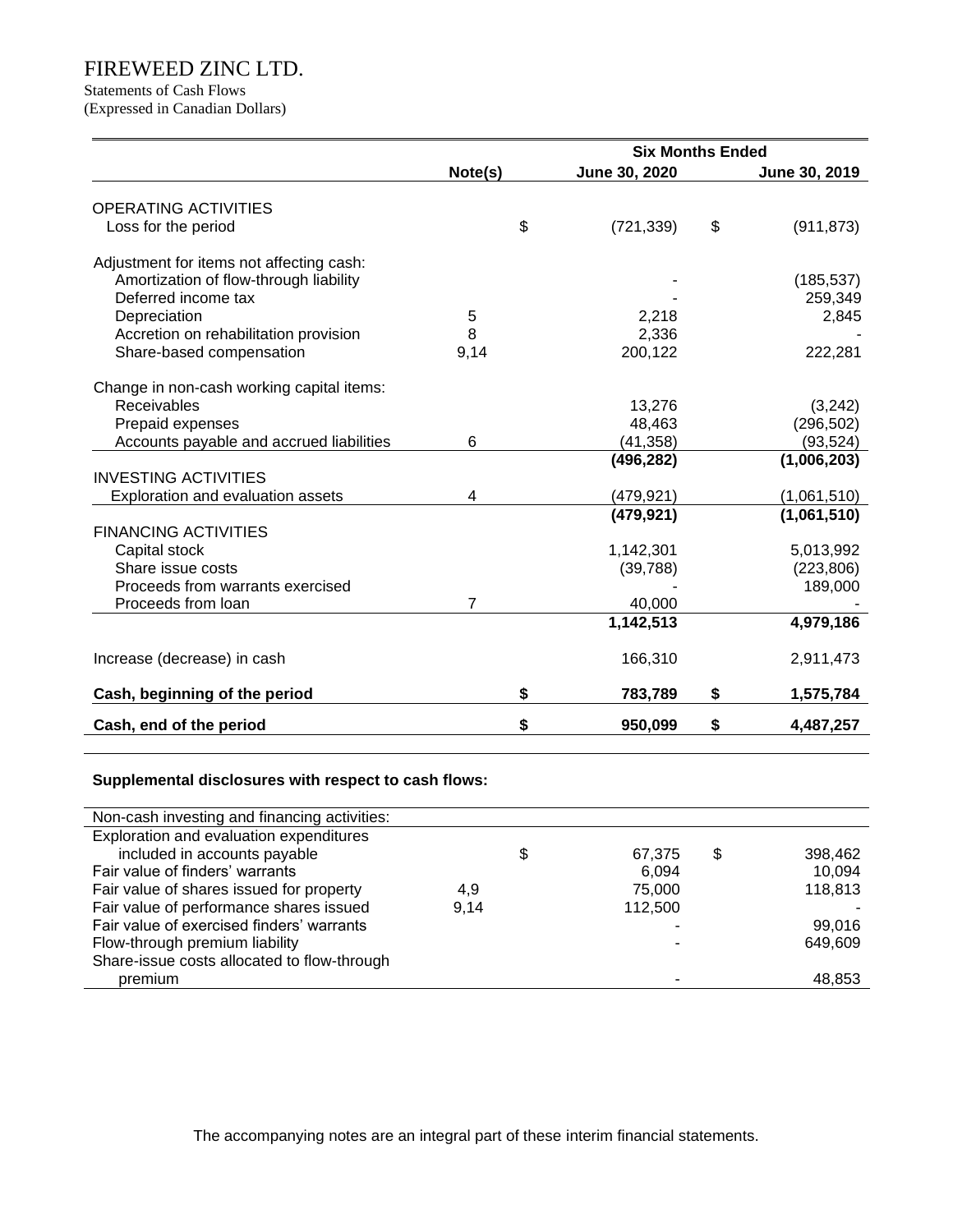Statements of Changes in Shareholders' Equity (Expressed in Canadian Dollars)

|                                       |              | <b>Capital Stock</b> |              |    |                     |      |                    |    |               |      |            |
|---------------------------------------|--------------|----------------------|--------------|----|---------------------|------|--------------------|----|---------------|------|------------|
|                                       | <b>Notes</b> | Shares               | Amount       |    | Warrants<br>reserve |      | Options<br>reserve |    | Deficit       |      | Total      |
| Balance at December 31, 2018          |              | 31,696,776 \$        | 22,242,738   | S. | 222,832             | - 56 | 1,152,711          | S. | (3, 138, 381) | - 55 | 20,479,900 |
| Shares issued for resource property   | 4,9          | 171,875              | 118,813      |    |                     |      |                    |    |               |      | 118,813    |
| Shares issued in private placement    | 9            | 2,379,750            | 1,903,800    |    |                     |      |                    |    |               |      | 1,903,800  |
| Flow-through shares issued in private |              |                      |              |    |                     |      |                    |    |               |      |            |
| placement                             | 9            | 3,075,728            | 2,509,436    |    |                     |      |                    |    |               |      | 2,509,436  |
| Share issue costs                     |              |                      | (233,900)    |    | 10,094              |      |                    |    |               |      | (223, 806) |
| Share-based compensation              |              |                      |              |    |                     |      | 222,281            |    |               |      | 222,281    |
| Warrants exercised                    | 9            | 378,000              | 288,016      |    | (99,016)            |      |                    |    |               |      | 189,000    |
| Loss for the period                   |              |                      |              |    |                     |      |                    |    | (911, 873)    |      | (911, 873) |
| Balance at June 30, 2019              |              | 37,702,129 \$        | 26,828,903   |    | 133,910             |      | 1,374,992          |    | (4,050,254)   |      | 24,287,551 |
| Balance at December 31, 2019          |              | 37,797,129 \$        | 26,879,253   | \$ | 133,910             | -S   | 1,532,985          | -S | (4,505,778)   | - 55 | 24,040,370 |
| Shares issued for resource property   | 4,9          | 200,000              | 75,000       |    |                     |      |                    |    |               |      | 75,000     |
| Shares issued in private placement    | 9            | 3,807,670            | 1,142,301    |    |                     |      |                    |    |               |      | 1,142,301  |
| Share issue costs                     |              |                      | (45, 882)    |    | 6,094               |      |                    |    |               |      | (39, 788)  |
| Share-based compensation              | 9,14         | 300,000              | 112,500      |    |                     |      | 87,622             |    |               |      | 200,122    |
| Loss for the period                   |              |                      |              |    |                     |      |                    |    | (721, 339)    |      | (721,339)  |
| Balance at June 30, 2020              |              | 42,104,799 \$        | 28, 163, 172 |    | 140,004             |      | 1,620,607          |    | (5,227,117)   |      | 24,696,666 |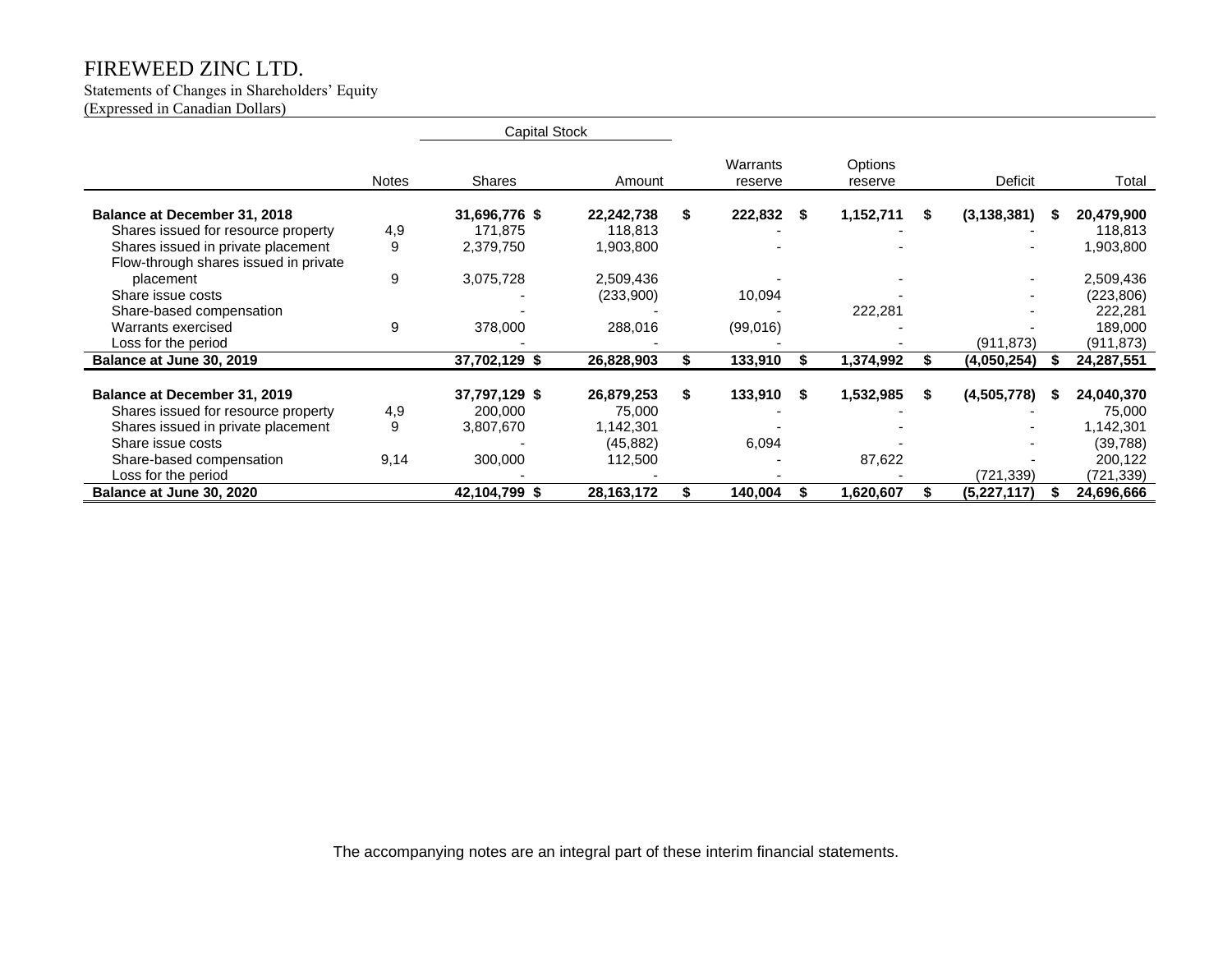#### **1. Nature and Continuance of Operations**

Fireweed Zinc Ltd. (the "Company") was incorporated under the Business Corporations Act of the Yukon in Canada on October 20, 2015. The Company is a mineral exploration and development company and is engaged in the acquisition and exploration of mineral assets. Currently the Company has one project, the Macmillan Pass Project, which includes the Tom and Jason claims and zinc-lead-silver deposits, the Nidd claims and optioned large blocks of adjacent claims (MAC, MC, MP, Jerry, BR and NS) in Yukon, Canada (collectively, the "Project"). The Company is listed on the TSX Venture Exchange and trades under the symbol FWZ.

The Company's head office and principal address is Suite 1020 – 800 West Pender Street, Vancouver, British Columbia, Canada V6C 2V6. The registered and records office is 3081 3rd Avenue, Whitehorse, Yukon, Canada Y1A 4Z7.

The Company's ability to continue operations is not assured and is dependent upon the ability to obtain necessary financing to meet its liabilities and commitments as they become due, and the ability to generate future profitable production or operations or obtain sufficient proceeds from the disposition thereof. The outcome of these matters cannot be predicted at this time. These financial statements do not include adjustments to amounts and classifications of assets and liabilities that might be necessary should the Company be unable to continue operations. As at June 30, 2020, management estimates that the Company does not have sufficient working capital to maintain its operations and activities for the next twelve months and will need to raise additional capital in order to further fund its operations. These material uncertainties may cast significant doubt as to the Company's ability to continue as a going concern.

In March 2020 the World Health Organization declared coronavirus COVID-19 a global pandemic. This contagious disease outbreak, which has continued to spread, and any related adverse public health developments, have adversely affected workforces, economies, and financial markets globally, leading to an economic downturn. It is not possible for the Company to predict the duration or magnitude of the adverse results of the outbreak and its full effects on the Company's business or ability to raise funds.

The financial statements for the period ended June 30, 2020 have been prepared by management, reviewed by the Audit Committee and authorized for issue by the Board of Directors on August 25, 2020.

#### **2. Basis of Presentation and Statement of Compliance.**

These interim financial statements have been prepared in accordance with International Financial Reporting Standards ("IFRS") as issued by the International Accounting Standards Board ("IASB") for interim information, specifically International Accounting Standards ("IAS") 34 - Interim Financial Reporting. In addition, these interim financial statements have been prepared using interpretations issued by the International Financial Reporting Interpretation Committee ("IFRIC") in effect at June 30, 2020 and the same accounting policies and methods of their application as the most recent annual financial statements of the Company. These interim financial statements do not include all disclosures normally provided in the annual financial statements and should be read in conjunction with the Company's audited financial statements for the year ended December 31, 2019. In management's opinion, all adjustments necessary for fair presentation have been included in these condensed interim financial statements. Interim results are not necessarily indicative of the results expected for the year ending December 31, 2020.

The financial statements have been prepared on a historical cost basis, except for financial instruments classified as fair value through profit and loss, which are stated at their fair value. All dollar amounts presented are in Canadian dollars unless otherwise specified. In addition, the financial statements have been prepared using the accrual basis of accounting, except for cash flow information.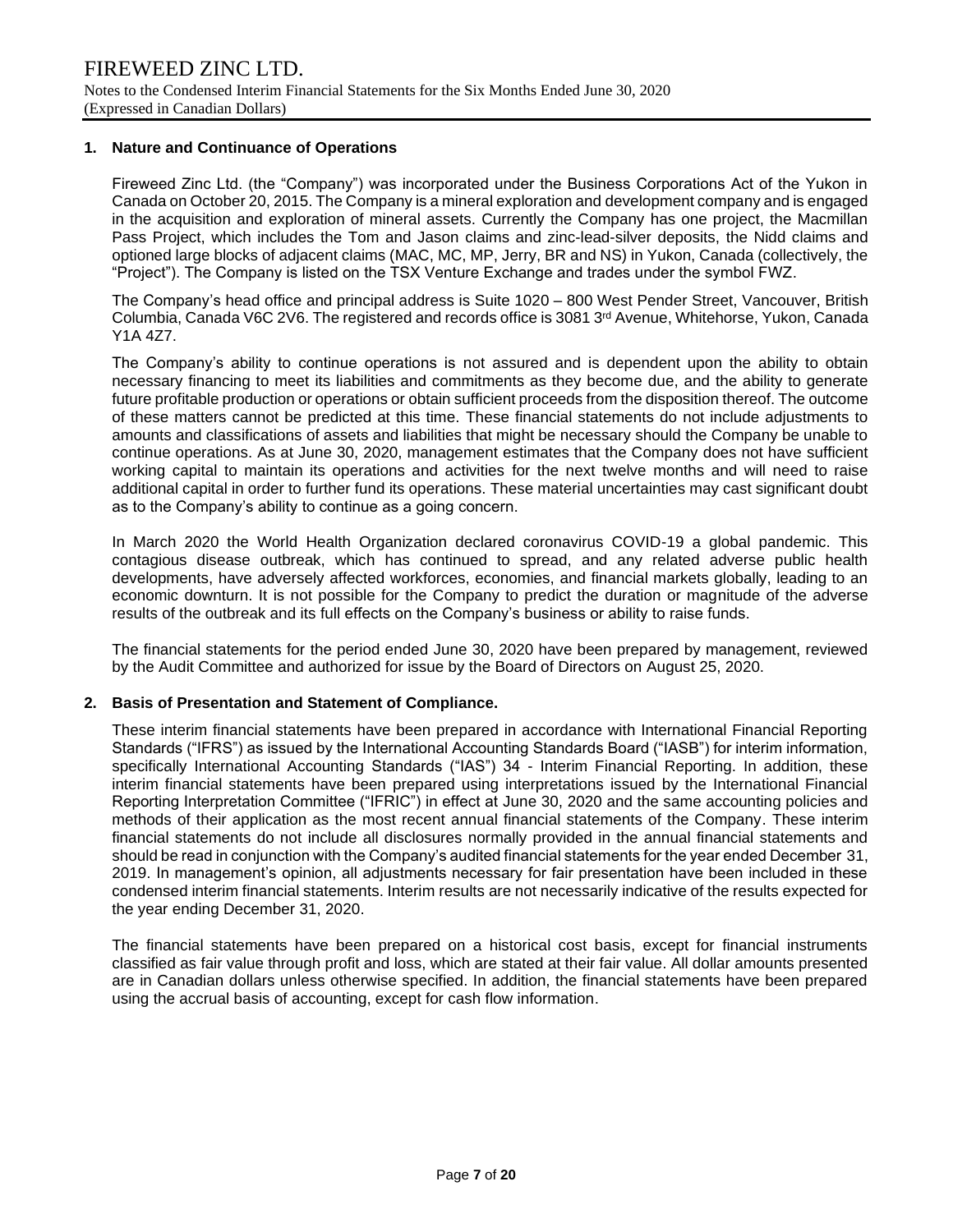#### **3. Significant Accounting Policies**

The accounting policies in preparation of these condensed interim financial statements are consistent with those applied and disclosed in the Company's audited financial statements for the year ended December 31, 2019.

#### **Critical accounting estimates, judgments, and assumptions**

The preparation of these financial statements requires management to make certain estimates, judgments and assumptions that affect the reported amounts of assets and liabilities at the date of the financial statements and reported amount of expenses during the reporting period. Actual outcomes could differ from these estimates. These financial statements include estimates that, by their nature, are uncertain. The impacts of such estimates are pervasive throughout the financial statements and may require accounting adjustments based on future occurrences. Revisions to accounting estimates are recognized in the period in which the estimate is revised and future periods if the revision affects both current and future periods. These estimates are based on historical experience, current and future economic conditions, and other factors, including expectations of future events that are believed to be reasonable under the circumstances.

Information about significant areas of estimation uncertainty in applying accounting policies that have the most significant effect on the amounts recognized in the financial statements are noted below with further details of the assumptions contained in the relevant note

The preparation of these financial statements requires management to make judgments regarding the going concern of the Company as discussed in Note 1.

#### *Key sources of estimation uncertainty*

#### Exploration and evaluation assets

Exploration and evaluation costs are initially capitalized as intangible exploration assets with the intent to establish commercially viable reserves. The Company is required to make estimates and judgments about the future events and circumstances regarding whether the carrying amount of intangible exploration assets exceeds its recoverable amount.

Recoverability is dependent on various factors, including the discovery of economically recoverable reserves, the ability of the Company to obtain the necessary financing to complete the development and upon future profitable production or proceeds from the disposition of the exploration and evaluation assets themselves. Additionally, there are numerous geological, economic, environmental and regulatory factors and uncertainties that could impact management's assessment as to the overall viability of its properties or the ability to generate future cash flows necessary to cover or exceed the carrying value of the Company's exploration and evaluation assets.

#### Share-based compensation

Share-based compensation expense is measured by reference to the fair value of the stock options at the date at which they are granted. Estimating fair value for granted stock options requires determining the most appropriate valuation model which is dependent on the terms and conditions of the grant. This estimate also requires determining the most appropriate inputs to the valuation model including the expected life of the option, volatility, dividend yield, and rate of forfeitures and making assumptions about them. The value of the sharebased compensation expense for the six months ended June 30, 2020 and 2019 is disclosed in Note 9.

#### Rehabilitation provision

The calculation of the asset retirement obligation involves significant measurement estimates and assumptions of the amount and timing of reclamation costs and applicable inputs used in the calculation, such as discount rates. The Company bases its estimates on historical experience, government regulations and assumptions that are believed to be reasonable given the scope of the exploration project. Refer to Note 8 for more details.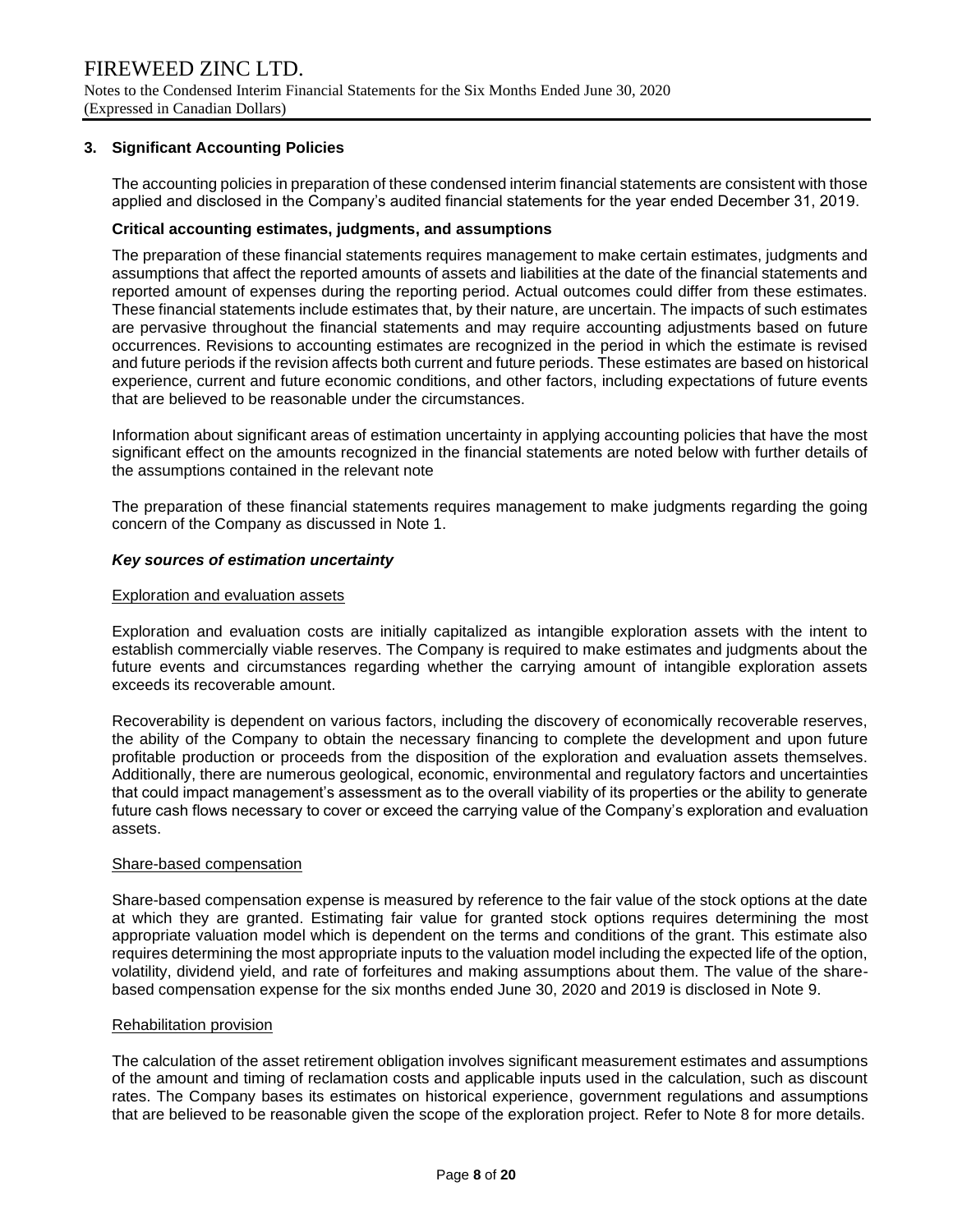Notes to the Condensed Interim Financial Statements for the Six Months Ended June 30, 2020 (Expressed in Canadian Dollars)

#### **4. Exploration and Evaluation Assets**

| <b>Macmillan Pass Project</b><br>(Yukon, Canada) | <b>Six Months Ended</b><br><b>June 30.</b><br>2020 | <b>Fiscal Year Ended</b><br>December 31,<br>2019 |
|--------------------------------------------------|----------------------------------------------------|--------------------------------------------------|
| Acquisition and maintenance costs:               |                                                    |                                                  |
| Opening balance                                  | \$<br>8,685,780                                    | \$<br>8,226,892                                  |
| Additions during the period:                     |                                                    |                                                  |
| Cash payments                                    | 3,930                                              | 289,725                                          |
| Shares issued                                    | 75,000                                             | 169,163                                          |
|                                                  | 78,930                                             | 458,888                                          |
| <b>Total acquisition costs</b>                   | 8,764,710                                          | 8,685,780                                        |
| <b>Exploration costs:</b>                        |                                                    |                                                  |
| Opening balance                                  | 15,751,669                                         | 11,436,663                                       |
| Additions during the period:                     |                                                    |                                                  |
| Assaying                                         | 35,906                                             | 220,260                                          |
| Camp and field                                   | 38,557                                             | 1,000,780                                        |
| <b>Drilling</b>                                  |                                                    | 845,070                                          |
| Engineering                                      | 16,190                                             | 115,316                                          |
| <b>Geological Consulting</b>                     | 271,583                                            | 1,812,011                                        |
| Legal Fees                                       |                                                    | 4,318                                            |
| Other                                            | 6,348                                              | 17,607                                           |
| Permitting                                       | 32,550                                             | 39,870                                           |
| Rehabilitation provisions                        |                                                    |                                                  |
| Reporting                                        | 12,663                                             | 65,102                                           |
| Travel & Support                                 | 4,959                                              | 194,672                                          |
|                                                  | 418,756                                            | 4,315,006                                        |
| <b>Total exploration costs</b>                   | 16,170,425                                         | 15,751,669                                       |
| <b>Ending balance</b>                            | \$<br>24,935,135                                   | \$<br>24,437,449                                 |

#### **Macmillan Pass Project, Yukon, Canada**

#### *Option Agreement with Hudbay*

On December 14, 2016, the Company entered into a two-year option agreement with Hudbay Minerals Inc. ("Hudbay") whereby the Company could acquire a 100% interest in the Tom Jason zinc-lead-silver property.

During the year ended December 31, 2018, the Company incurred the required exploration expenditures of \$1,250,000 under the option agreement and, accordingly, exercised its option by paying a total of \$1,000,000 cash and issuing 3,565,406 shares to acquire a 100% interest in the Tom Jason property.

Upon exercise of the option, the Company assumed a pre-existing 3% net smelter royalty ("NSR") on the Jason claims to third parties but has the right to purchase at any time – 1.5% of the NSR for \$1,250,000 and the remaining 1.5% NSR for \$4,000,000.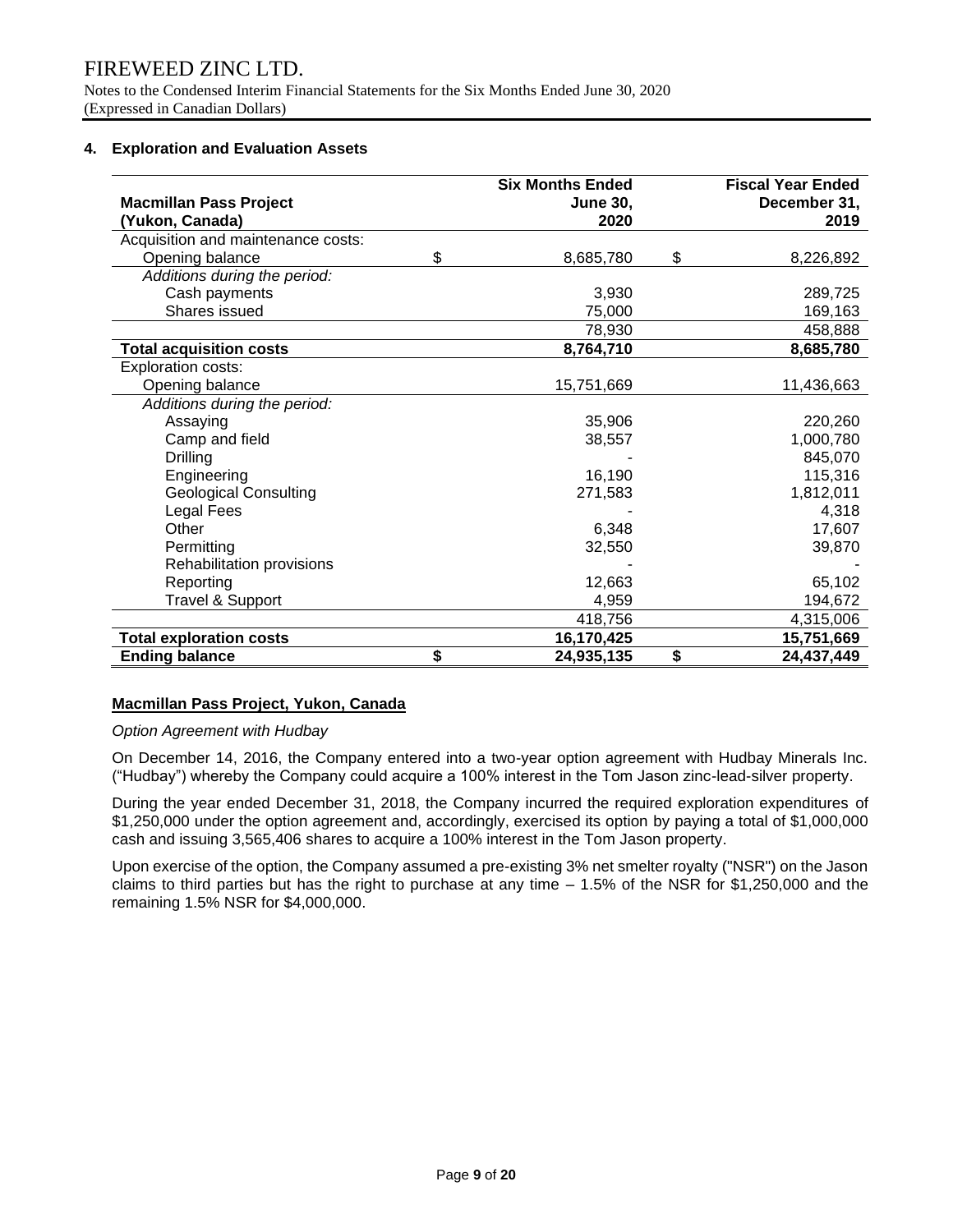Notes to the Condensed Interim Financial Statements for the Six Months Ended June 30, 2020 (Expressed in Canadian Dollars)

#### **4. Exploration and Evaluation Assets (cont'd…)**

#### **Macmillan Pass Project, Yukon, Canada (cont'd…)**

#### *Option Agreement with Newmont/Maverix*

On July 24, 2017, the Company entered into an option agreement with Newmont Canada Holdings, ULC ("Newmont"), whereby the Company can acquire a 100% interest in the MAC claims located on the northwest extension of the Company's Tom Jason claims by paying \$450,000 in staged cash payments over four years (see summary of payments in the schedule below), maintaining the MAC claims in good standing, and granting Newmont a 0.25% NSR on base metals, 1% NSR on silver and 3% NSR on gold. Newmont will also have an exclusive but limited 30 days right of first offer on any future proposed sale, transfer or disposition by the Company of its interest in the MAC claims. The MAC claims are considered part of the MacMillan Pass project cash generating unit. On June 29, 2018 Newmont sold the MAC claims option agreement to Maverix Metals Inc. ("Maverix") as part of a larger transaction and as such the new registered owner and optionor of the MAC claims is now Maverix.

In July 2019, the Company entered into an amending agreement with Maverix modifying the second anniversary payment clause from \$95,000 cash payment to \$50,000 in cash and 95,000 common shares of the Company. The schedule below summarizes updated option payment terms between the Company and Maverix:

| Due Date                              | Amount                 | <b>Common Shares</b> |
|---------------------------------------|------------------------|----------------------|
| July 24, 2017 (signing of the option) | \$50,000 (paid)        |                      |
| July 24, 2018 (first anniversary)     | \$80,000 (paid)        |                      |
| July 24, 2019 (second anniversary)    | \$50,000 (paid)        | 95,000 (issued)      |
| July 24, 2020 (third anniversary)     | \$110,0001             |                      |
| July 24, 2021 (fourth anniversary)    | \$115,000 <sup>2</sup> |                      |
| <b>TOTAL</b>                          | \$405,000              | 95,000 (issued)      |

(1) The Company made a payment on July 21, 2020, subsequent to the period ended June 30, 2020.

(2) On August 7, 2020, Maverix and the Company signed another amendment to the option agreement changing the fourth anniversary cash payment to \$2,500 cash and 225,000 shares. In all other respects the option agreement remained unchanged.

The Company may prepay any of the option payments and/or prepay the entire purchase price at any time.

*Option Agreement with Constantine Metal Resources Ltd./Epica Gold Inc. and Carlin Gold Corporation* 

In March 2018, the Company entered into a mineral property option agreement with Constantine Metal Resources Ltd. ("Constantine") and Carlin Gold Corporation ("Carlin") to purchase the MC, MP and Jerry Claims.

On July 31, 2019, Constantine transferred its rights, title and interest in and to the Constantine claims and assigned its right and interest in and to the aforementioned agreement, to its wholly-owned subsidiary, Epica Gold Inc. ("Epica") and later transferred 100% interest in Epica to its spinoff company, HighGold Mining Inc. (TSX.V: High).

On May 6, 2020, the Company entered into an amending agreement with Epica and Carlin deferring the third share payment to the period on or before May 14, 2020 and the third cash payment of \$150,000 until August 9, 2020. A total of 100,000 shares (50,000 shares each) were issued to Constantine and Epica on May 11, 2020.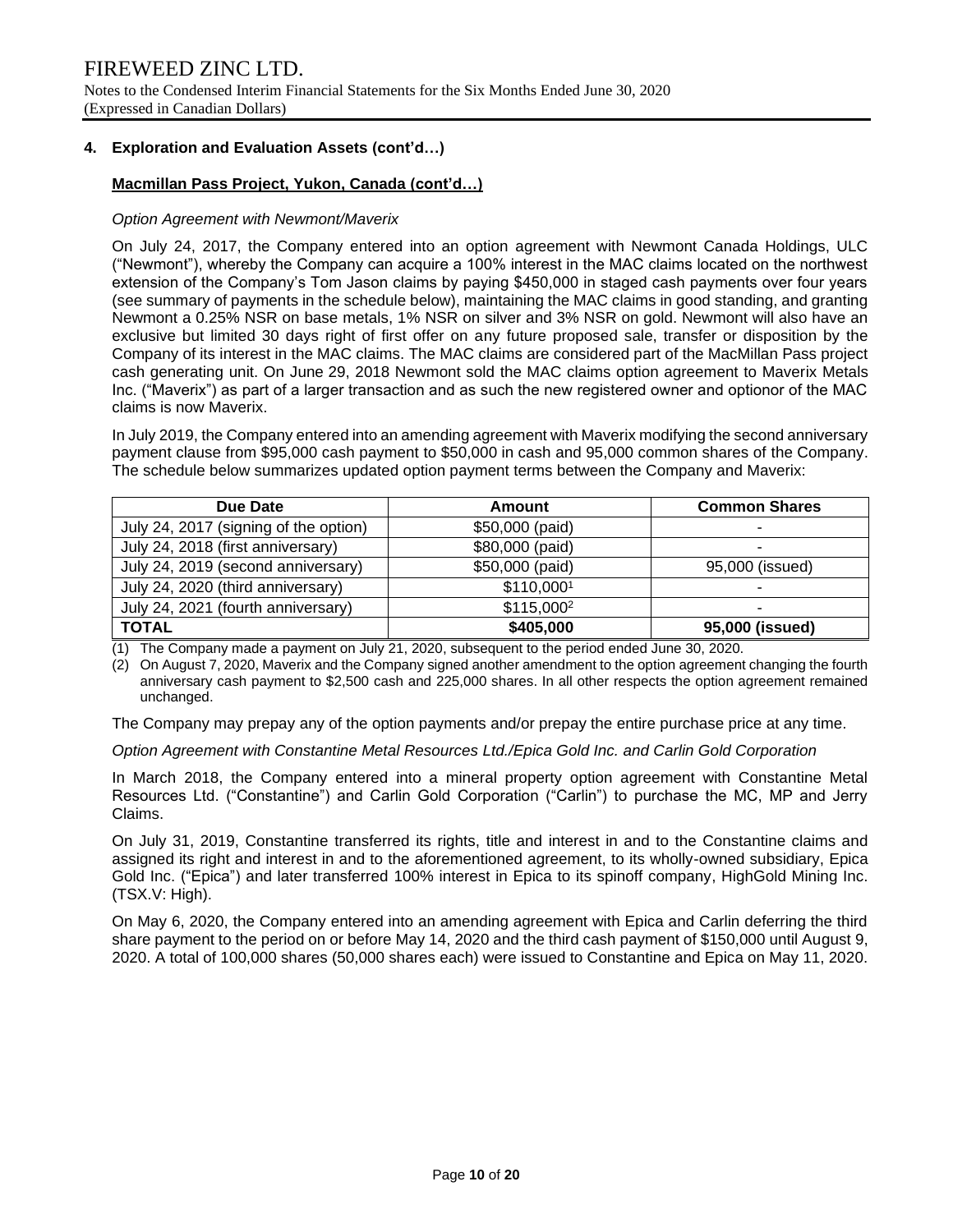#### **4. Exploration and Evaluation Assets (cont'd…)**

#### **Macmillan Pass Project, Yukon, Canada (cont'd…)**

*Option Agreement with Constantine Metal Resources Ltd./Epica Gold Inc. and Carlin Gold Corporation (cont'd…)*

The updated terms of the agreement whereby the Company will have the right to earn a 100% interest in the MC, MP, and Jerry claims (the "Constantine-Epica claims") are summarized below

| Due Date                                                | Cash             | <b>Common shares</b> |
|---------------------------------------------------------|------------------|----------------------|
| Exchange approval of the option agreement (May 9, 2018) | \$75,000 (paid)  | 50,000 (issued)      |
| On or before May 9, 2019                                | \$125,000 (paid) | 50,000 (issued)      |
| On or before May 9, 2020                                |                  | 100,000 (issued)     |
| On or before August 9, 2020                             | \$150,0001       |                      |
| On or before May 9, 2021                                | \$150,0001       | 100,0001             |
| <b>TOTAL</b>                                            | \$500,000        | 300,000              |

(1) On August 11, 2020, subsequent to the period ended June 30, 2020, Epica, Carlin and the Company signed another amendment to the option agreement, allowing the Company exercise the option upon issuance of 350,000 shares to Epica, and payment of \$75,000 and 200,000 shares to Carlin within five days of TSX Venture Exchange approval of the amendment.

Although not part of the consideration payable to exercise the option, the Company will pay an additional \$750,000 in cash or equivalent in shares, upon receiving a resource calculation of at least 2.0 million tonnes of indicated (or better) resource on any part of the Epica-Carlin claims. Epica and Carlin will retain the right to receive a NSR on any future mine production from the Epica-Carlin claims as follows: 0.5% NSR on base metals and silver and 2% NSR on all other metals including gold. The Company maintains a right of first refusal on the sale of any NSR royalty from these claims by Constantine and/or Carlin

#### *Option Agreement with Golden Ridge Resources Ltd.*

In April 2018, the Company entered into a mineral property option agreement with Golden Ridge Resources Ltd. ("Golden Ridge") extending the Company's Macmillan Pass Project land position.

This option allows the Company to acquire a 100% interest in a number of quartz claim tenures from Golden Ridge ("BR and NS claims"). As per the initial agreement, the Company can exercise the option and acquire a 100% interest in these claims by making payments totaling \$500,000 and issuing 450,000 shares over three years to Golden Ridge.

During the year ended December 31, 2019 the Company signed an amending agreement, the terms of which are reflected in the schedule below. The cash payment of \$37,500 was made and 121,875 shares issued in May 2019 representing a second installment towards 100% interest in BR and NS claims.

On May 6, 2020, Golden Ridge and the Company signed another amending agreement to the option agreement delaying the May 9, 2020 cash \$150,000 payment to on or before August 9, 2020. A total of 100,000 shares were issued to Golden Ridge on May 11, 2020.

| Due Date                                                | Cash            | <b>Common shares</b> |
|---------------------------------------------------------|-----------------|----------------------|
| Exchange approval of the option agreement (May 9, 2018) | \$75,000 (paid) | 75,000 (issued)      |
| On or before May 9, 2019                                | \$37,500 (paid) | 121,875 (issued)     |
| On or before May 9, 2020                                |                 | 100,000 (issued)     |
| On or before August 9, 2020                             | \$150,0001      |                      |
| On or before May 9, 2021                                | \$200,0001      | 200,0001             |
| <b>TOTAL</b>                                            | \$462,500       | 496,875              |

(1) On August 7, 2020, subsequent to the period ended June 30, 2020, Golden Ridge and the Company signed another amendment to the option agreement, allowing the Company exercise the option by issuing 900,000 shares to Golden Ridge within five days of TSX Venture Exchange approval of this amendment.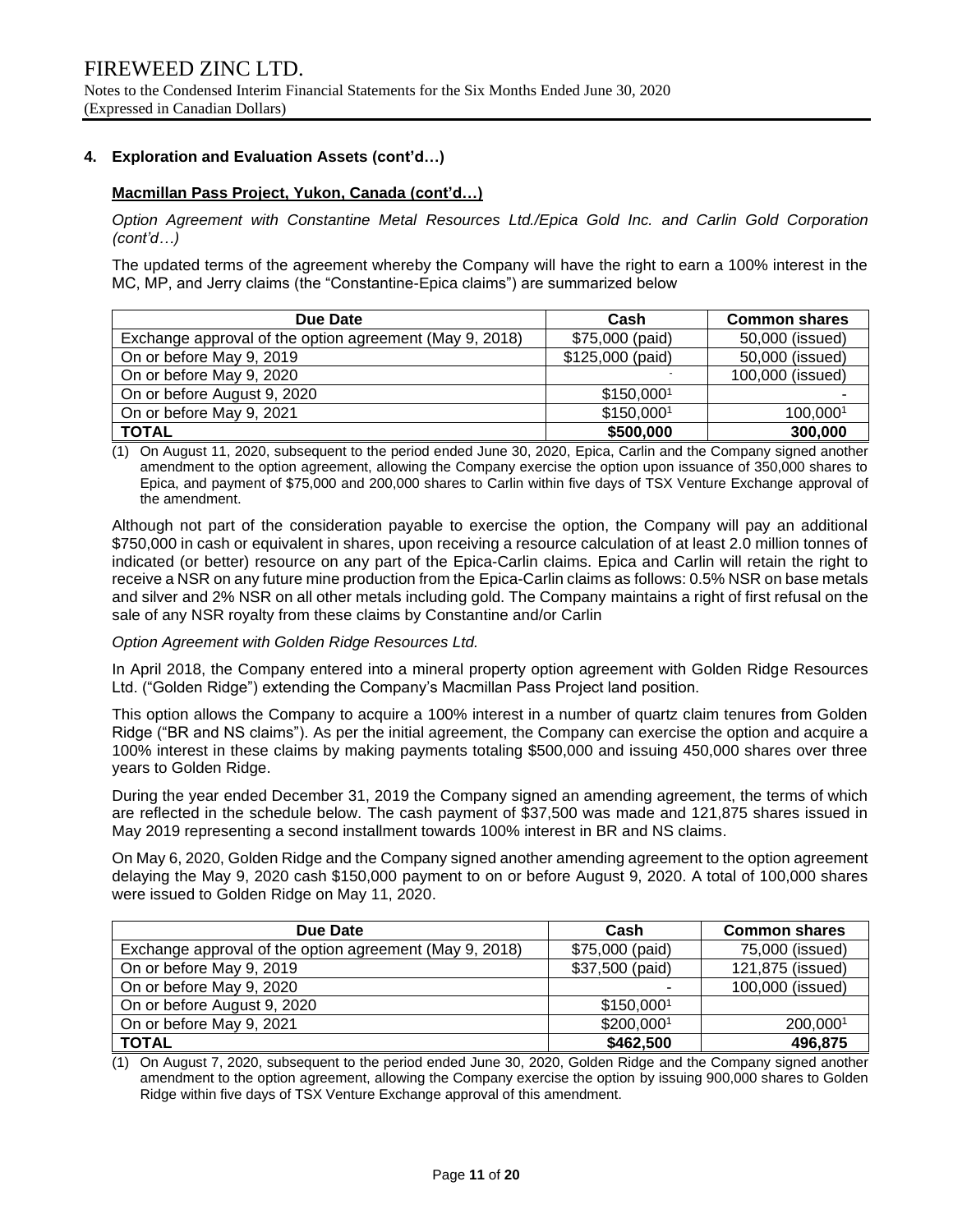Notes to the Condensed Interim Financial Statements for the Six Months Ended June 30, 2020 (Expressed in Canadian Dollars)

#### **4. Exploration and Evaluation Assets (cont'd…)**

#### **Macmillan Pass Project, Yukon, Canada (cont'd…)**

#### *Option Agreement with Golden Ridge Resources Ltd. (cont'd…)*

Although not part of the consideration payable to exercise the option, the Company will pay an additional \$750,000 in cash or equivalent in shares, to Golden Ridge, upon receiving a resource calculation of at least 2.0 million tonnes of indicated (or better) resource on any part of the BR and NS claims.

Golden Ridge will retain the right to receive NSR royalties on any future mine production from the BR and NS claims as follows: 0.5% NSR on base metals and silver and 2% NSR on all other metals, including gold. There is also a third party 3% NSR on any future cobalt production from the BR and NS claims. The Company will have the right to purchase one-half of these NSR royalties (excluding the cobalt royalty) for \$2,000,000 at any time prior to the commencement of commercial production. The Company maintains a right of first refusal on the sale of any NSR royalty from the BR and NS claims by Golden Ridge.

#### *Acquisition of Nidd Property*

On November 2, 2018, the Company entered into a purchase and sale agreement with Teck Metals Ltd. and Teck Mining Worldwide Holdings Ltd. ("Teck"). to acquire the right, title and interest in and to the Nidd property on the western extension of the Macmillan Pass Zinc Project in Yukon.

On November 27, 2018, as per the terms of the purchase and sale agreement, the Company issued 1,500,000 common shares of the Company with a fair value of \$1,350,000 and granted Teck a 1% NSR on the production from the Nidd Property. The fair value of the shares issued was determined based on the market price at the date of the issuance.

#### **5. Equipment**

|                                  | <b>Exploration</b><br><b>Equipment</b> |    | <b>Computer</b><br><b>Hardware</b> |      | Total     |
|----------------------------------|----------------------------------------|----|------------------------------------|------|-----------|
| Cost                             |                                        |    |                                    |      |           |
| As at December 31, 2018 and 2019 | \$<br>38.026                           | -S | 3.603                              | - \$ | 41,629    |
| Balance as at June 30, 2020      | 38,026                                 |    | 3,603                              |      | 41,629    |
|                                  |                                        |    |                                    |      |           |
| <b>Accumulated Depreciation</b>  |                                        |    |                                    |      |           |
| As at December 31, 2018          | (11, 223)                              |    | (2,513)                            |      | (13, 736) |
| Depreciation expense             | (5.360)                                |    | (491)                              |      | (5,851)   |
| As at December 31, 2019          | (16, 583)                              |    | (3,004)                            |      | (19, 587) |
| Depreciation expense             | (2,091)                                |    | (127)                              |      | (2, 218)  |
| Balance as at June 30, 2020      | (18,674)                               |    | (3, 131)                           |      | (21, 805) |
|                                  |                                        |    |                                    |      |           |
| Net book value                   |                                        |    |                                    |      |           |
| As at December 31, 2019          | \$<br>21.443                           | S  | 599                                | S    | 22,042    |
| As at June 30, 2020              | \$<br>19,352                           | \$ | 472                                | \$   | 19,824    |

#### **6. Accounts Payable and Accrued Liabilities**

Accounts payable and accrued liabilities mainly consist of payables to management and to vendors for work completed on the Company's project as well as accrual of professional and director fees. The breakdown of accounts payable and accrued liabilities are as follows:

|                                                       | <b>June 30, 2020</b> | December 31, 2019 |
|-------------------------------------------------------|----------------------|-------------------|
| Payable to related parties                            | 80.269               | 124.688           |
| Pavable to vendors                                    | 109.938              | 164.112           |
| <b>Total Accounts Payable and Accrued Liabilities</b> | 190.207              | 288,800           |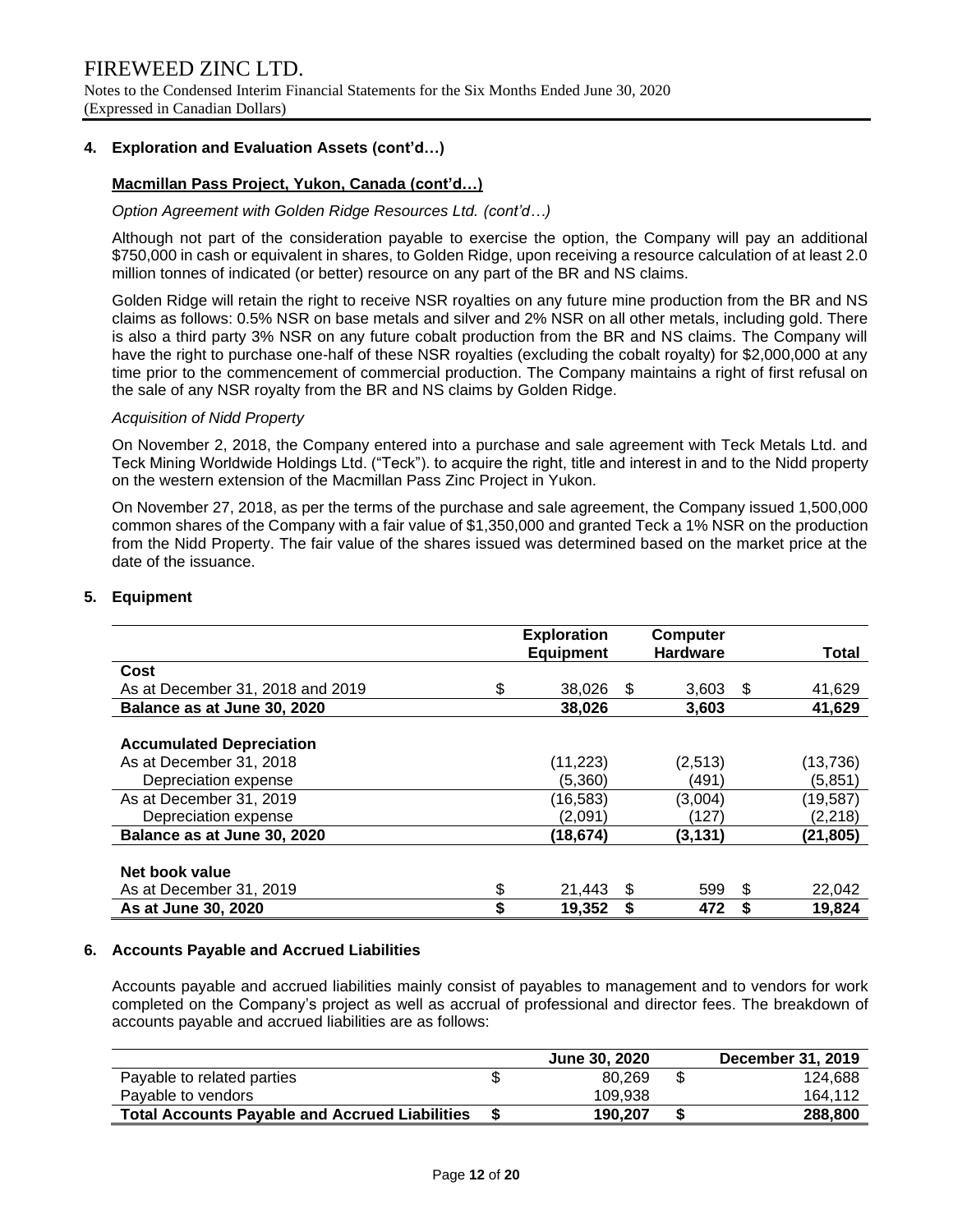#### **7. Loan Payable**

In May 2020, the Company secured a \$40,000 interest-free operating line of credit after applying for the government-sponsored Canada Emergency Business Account ("CEBA") under the Government of Canada COVID-19 relief program.

#### Terms of the CEBA agreement:

- i. The CEBA funds are intended for non-deferrable operating expenses, including but not limited to payroll, rent and insurance,
- ii. If there is a balance outstanding after December 31, 2020, the remaining outstanding amount will be converted into a 2-year interest-free term loan effective January 1st, 2021,
- iii. If \$30,000 is repaid by December 31, 2022, \$10,000 of the operating line will be forgiven,
- iv. On December 31, 2022, the Company may choose to exercise an option to extend the term loan for another 3 years at the rate of 5% per annum on any balance remaining.

#### **8. Rehabilitation Provisions**

The Company has estimated that the present value of future rehabilitation costs required to remediate the Tom Jason property based on its current state. The Company did not have any rehabilitation provisions prior to the acquisition of the Tom Jason property.

Although the ultimate amount of the rehabilitation liability is uncertain, the best estimate of these obligations is based on information currently available. Current significant closure and rehabilitation activities include dismantling and removing camp facilities, roads reclamation and mobile equipment removal costs.

The total amount of estimated undiscounted cash flow required to settle the Company's estimated obligation as at June 30, 2020 was \$234,596. The calculation of present value of estimated future cash flows assumed a discount rate of 1.79% and an inflation rate of 2.70%. Rehabilitation costs are estimated to be settled at various dates during 2028.

|                               | December 31, 2019 |
|-------------------------------|-------------------|
| Balance, December 31, 2018    | 256.433           |
| Accretion                     | 4.590             |
| Balance, December 31, 2019    | 261.023           |
| Accretion                     | 2.336             |
| <b>Balance, June 30, 2020</b> | 263,359           |

#### **9. Capital Stock and Reserves**

The authorized capital stock of the Company consists of an unlimited number of common shares without nominal or par value. As at June 30, 2020, the Company had 42,104,799 (December 31, 2019 – 37,797,129) common shares issued and outstanding.

#### **Transactions for the six months ended June 30, 2020**

On April 14, 2020, the Company closed a private placement financing for gross proceeds of \$1,142,301. The financing consisted of 3,807,670 common shares of the Company at a price of \$0.30 per share with a full fouryear warrant exercisable at \$0.60 per share but subject to accelerated expiry terms if the Company's shares trade at or above \$1.00 per share for 20 consecutive days. In connection with the private placement, the Company incurred \$45,882 share issuance costs, including a cash finders' fee of \$30,930 and 103,099 finders' warrants with a fair value of \$6,094, which are exercisable at a price of \$0.40 per share until April 14, 2021.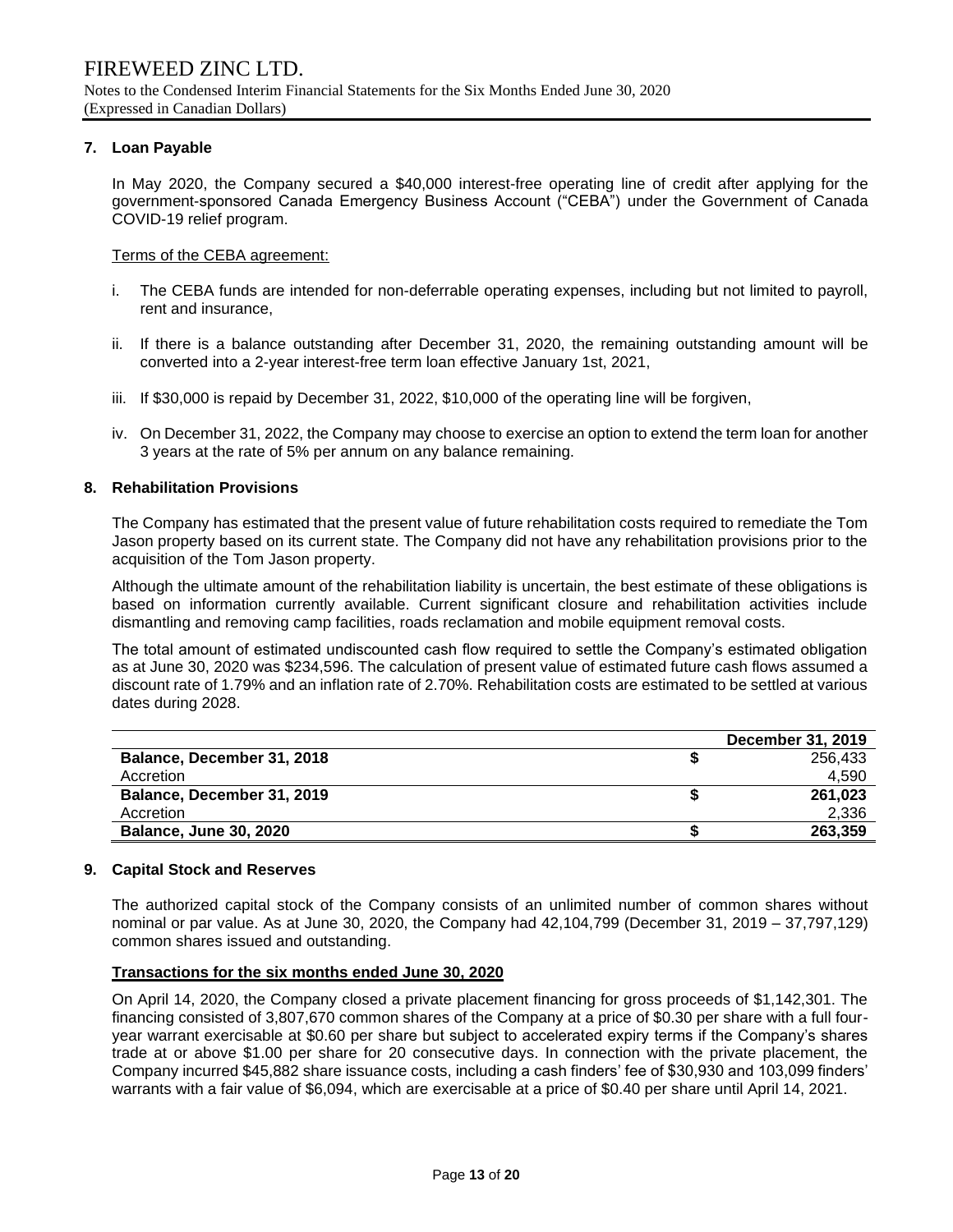#### **9. Capital Stock and Reserves (cont'd…)**

On May 11, 2020, the Company issued 50,000 shares to Epica and Carlin each for the total of 100,000 shares as part of the third option payment for the MC, MP and Jerry Claims. The shares were valued at the closing market price of \$0.375 at the date of issue (Note 4) for the total fair value of \$75,000.

On May14, 2020, the Company issued 300,000 performance shares to a former director of the Company, as per the performance shares agreement dated December 19, 2016, following the director's resignation in April 2020. The fair value of the shares was recorded at \$112,500, based on the marked closing price on the date of issuance of the shares.

#### **Transactions for the six months ended June 30, 2019**

The Company closed a non-brokered private placement for gross proceeds of \$5,013,992 on February 15, 2019. The Company issued a total of 2,379,750 common shares at a price of \$0.80 per share, 1,820,728 flowthrough common shares at a price of \$0.95 and 1,255,000 charity flow-through common shares at a price of \$1.10 through a donation arrangement. An associated flow-through liability of \$649,609 was recognized on the statement of financial position (Note 7).

The Company incurred a total of \$233,900 issue costs, \$48,853 of which was allocated to flow-through share issue costs. The issue costs included 6% finders' cash commission (\$36,237) and a fair value of 34,680 agents' warrants in the amount of \$10,094 as well as other legal, advisory and filing fees. All the agent's warrants are exercisable at \$0.95 for a period of two years from the grant date.

During the six months ended June 30, 2019, the Company issued 378,000 shares on the exercise of agent's warrants for the total proceeds of \$189,000 and allocated a fair value of \$99,016 from reserves to capital stock.

On May 3, 2019, the Company issued 25,000 shares to Constantine and Carlin each for the total of 50,000 shares as part of the second option payment for the MC, MP and Jerry Claims. The shares were valued at the closing market price of \$0.67 at the date of issue (Note 4) for the total fair value of \$33,500.

On May 27, 2019, Fireweed issued 121,875 shares to Golden Ridge for NS and BR claims, as per the option agreement amendment effective April 15, 2019 (Note 4). The fair value of the shares issued was \$85,313, based on the closing market price at the share issue date.

#### **Escrow shares**

As of June 30,2020, \$Nil (December 31, 2019 – 1,713,811) common shares are held in escrow. The common shares issued in connection with IPO and held in escrow were released as to 10% on the listing date and the balance in equal 15% tranches were released every six months from the listing date.

On February 2, 2018, the Company issued 3,565,406 shares to Hudbay upon exercise of the option to acquire 100% interest in the Tom Jason property (Note 4), which were placed in escrow with 25% of shares released on Feb 6, 2018 and another 15% released on May 29, 2018. The balance was released in equal 15% tranches every six months.

The remaining shares held in escrow were released on May 29, 2020.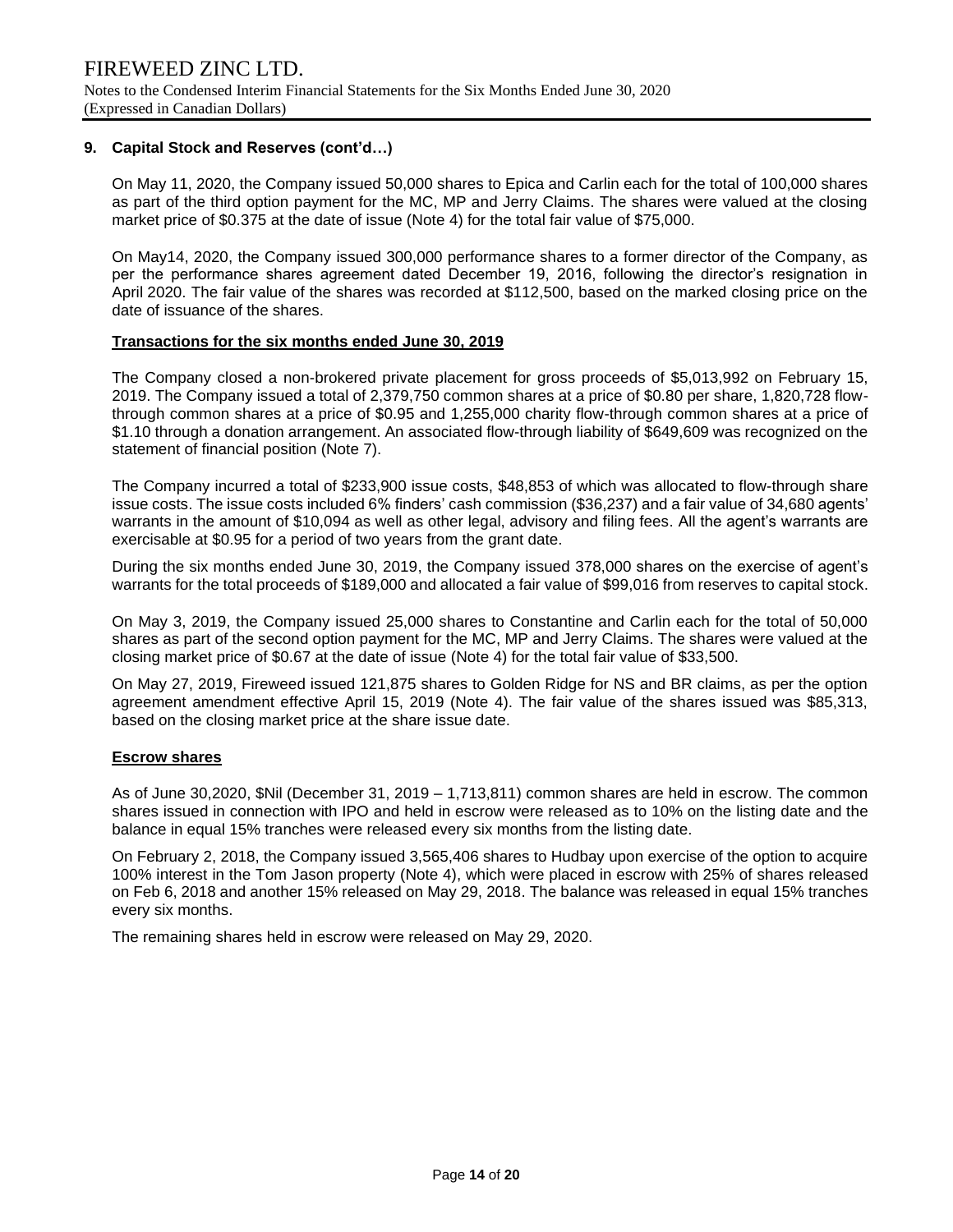#### **9. Capital Stock and Reserves (cont'd…)**

#### **Stock options**

The Company adopted a stock option plan ("the Plan") whereby it can grant options to directors, officers, employees, and technical consultants of the Company. The maximum numbers of shares that may be reserved for issuance under the Plan is limited to 10% of the issued common shares of the Company at any time and are exercisable within a maximum of ten (10) years. The vesting period for all options is at the discretion of the directors. The exercise price will be set by the directors at the time of grant and cannot be less than the discounted market price of the Company's common shares.

The following is a summary of the Company's stock option activity:

|                                 | Number of<br><b>Options</b> | <b>Weighted Average</b><br><b>Exercise Price</b> |
|---------------------------------|-----------------------------|--------------------------------------------------|
| Balance as at December 31, 2018 | 2,445,000                   | \$0.86                                           |
| Granted                         | 250,000                     | \$0.65                                           |
| Balance as at December 31, 2019 | 2,695,000                   | \$0.86                                           |
| Granted                         | 820,000                     | \$0.59                                           |
| Forfeited                       | (55,000)                    | \$0.83                                           |
| Balance as at June 30, 2020     | 3,460,000                   | \$0.78                                           |

Share-based payments relating to options vested during the period ended June 30, 2020 using the Black-Scholes option pricing model were \$87,622 (2019 - \$131,470), which was recorded as reserves on the statements of financial position and as share-based compensation expense on the statement of loss and comprehensive loss.

On June 11, 2020, the Company granted a total of 820,000 stock options to its employees and consultants, exercisable at \$0.59 per share for a five-year term. They options vest 20% every 6 months following the grant date.

On July 11, 2019, the Company granted a total of 250,000 stock options to its employees and consultants, exercisable at \$0.65 per share for a five-year term. They options vest 20% every 6 months following the grant date.

The associated share-based compensation expense for the options granted was calculated based on the following weighted average assumptions:

|                                                | June 30, 2020 | December 31, 2019 |
|------------------------------------------------|---------------|-------------------|
| Risk-free interest rate                        | 0.37%         | 1.56%             |
| Expected life of options                       | 5 years       | 5 years           |
| Annualized volatility                          | 72.87%        | 62.66%            |
| Dividend rate                                  | $0.00\%$      | $0.00\%$          |
| Forfeiture rate                                | $0.00\%$      | $0.00\%$          |
| Share price on grant date                      | \$0.54        | \$0.57            |
| Weighted average fair value of options granted | \$0.59        | \$0.29            |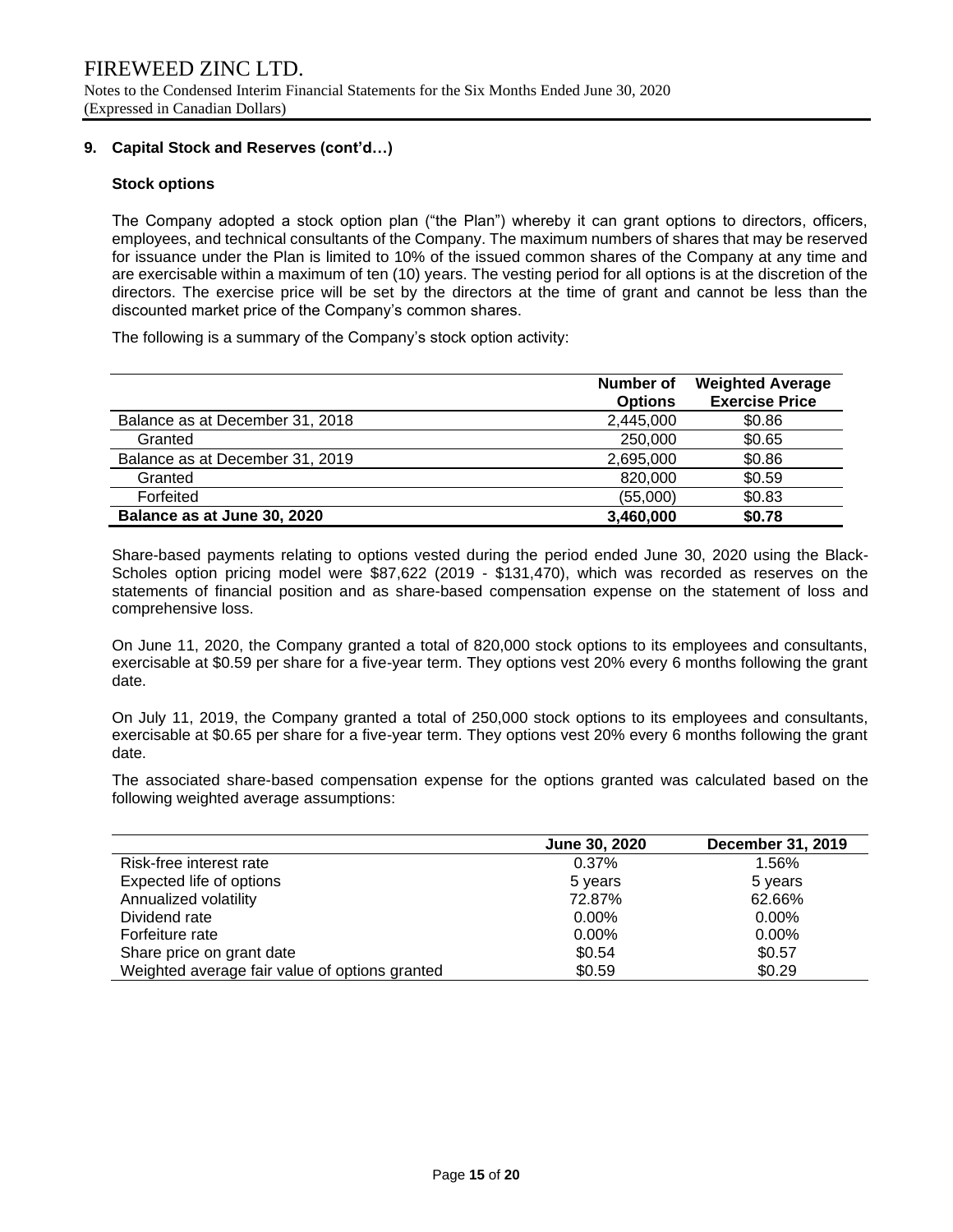Notes to the Condensed Interim Financial Statements for the Six Months Ended June 30, 2020 (Expressed in Canadian Dollars)

#### **9. Capital Stock and Reserves (cont'd…)**

#### **Stock options (cont'd…)**

As at June 30, 2020, the Company had outstanding stock options exercisable as follows:

| <b>Expiry date</b><br>(mm/dd/yyyy) | Number of<br><b>Options</b><br>Outstanding | Number of<br><b>Options</b><br><b>Exercisable</b> | <b>Weighted Average</b><br><b>Remaining life in Years</b> | <b>Weighted Average</b><br><b>Exercise Price</b> |
|------------------------------------|--------------------------------------------|---------------------------------------------------|-----------------------------------------------------------|--------------------------------------------------|
| 04/26/2022                         | 1,380,000                                  | 1,380,000                                         | 2.07                                                      | \$0.50                                           |
| 10/27/2022                         | 30,000                                     | 30,000                                            | 2.58                                                      | \$0.70                                           |
| 12/06/2022                         | 120,000                                    | 120,000                                           | 2.68                                                      | \$0.83                                           |
| 03/14/2023                         | 860,000                                    | 703,000                                           | 2.95                                                      | \$1.45                                           |
| 07/11/2024                         | 250,000                                    | 58,000                                            | 4.28                                                      | \$0.65                                           |
| 06/11/2025                         | 820,000                                    |                                                   | 4.95                                                      | \$0.59                                           |
|                                    | 3,460,000                                  | 2,291,000                                         | 2.97                                                      | \$0.78                                           |

#### **Share purchase warrants, agents' warrants and compensation options**

The share purchase warrants, agents' warrants and options activities are summarized below:

|                                 | Number of<br><b>Warrants</b> | <b>Weighted Average</b><br><b>Exercise Price</b> |
|---------------------------------|------------------------------|--------------------------------------------------|
| Balance as at December 31, 2018 | 628,064                      | \$0.83                                           |
| <b>Issued</b>                   | 34,680                       | \$0.95                                           |
| Exercised                       | (378,000)                    | \$0.50                                           |
| Balance as at December 31, 2019 | 284,744                      | \$1.27                                           |
| Expired                         | (250, 064)                   | \$1.32                                           |
| <b>Issued</b>                   | 3,910,769                    | \$0.59                                           |
| Balance as at June 30, 2020     | 3,945,449                    | \$0.60                                           |

During the six months ended June 30, 2020, 250,064 agents' warrants expired unexercised, 3,807,670 share purchase warrants were issued in a private placement and 103,099 finders' warrants with a fair value of \$6,094 were granted. The share purchase warrants are exercisable at \$0.60 per share for four years and finders' warrants are exercisable at a price of \$0.40 per share until April 14, 2021

During the year ended December 31, 2019, the Company issued 34,680 agents' warrants with a fair value of \$10,094. In addition, 378,000 common shares of the Company were issued upon the exercise of agent warrants for gross proceeds of \$189,000.

The fair value of the agents' warrants was determined using the Black Scholes option valuation model with the assumptions indicated below:

|                                             |          | June 30, 2020 December 31, 2019 |
|---------------------------------------------|----------|---------------------------------|
| Risk-free interest rate                     | \$0.38   | 1.78%                           |
| Expected life of options                    | 1 year   | 2 years                         |
| Annualized volatility                       | 74.51%   | 66.65%                          |
| Dividend rate                               | $0.00\%$ | $0.00\%$                        |
| Forfeiture rate                             | $0.00\%$ | $0.00\%$                        |
| Share price on grant date                   | \$0.30   | \$0.87                          |
| Weighted average fair value of the warrants |          |                                 |
| granted                                     | \$0.06   | \$0.29                          |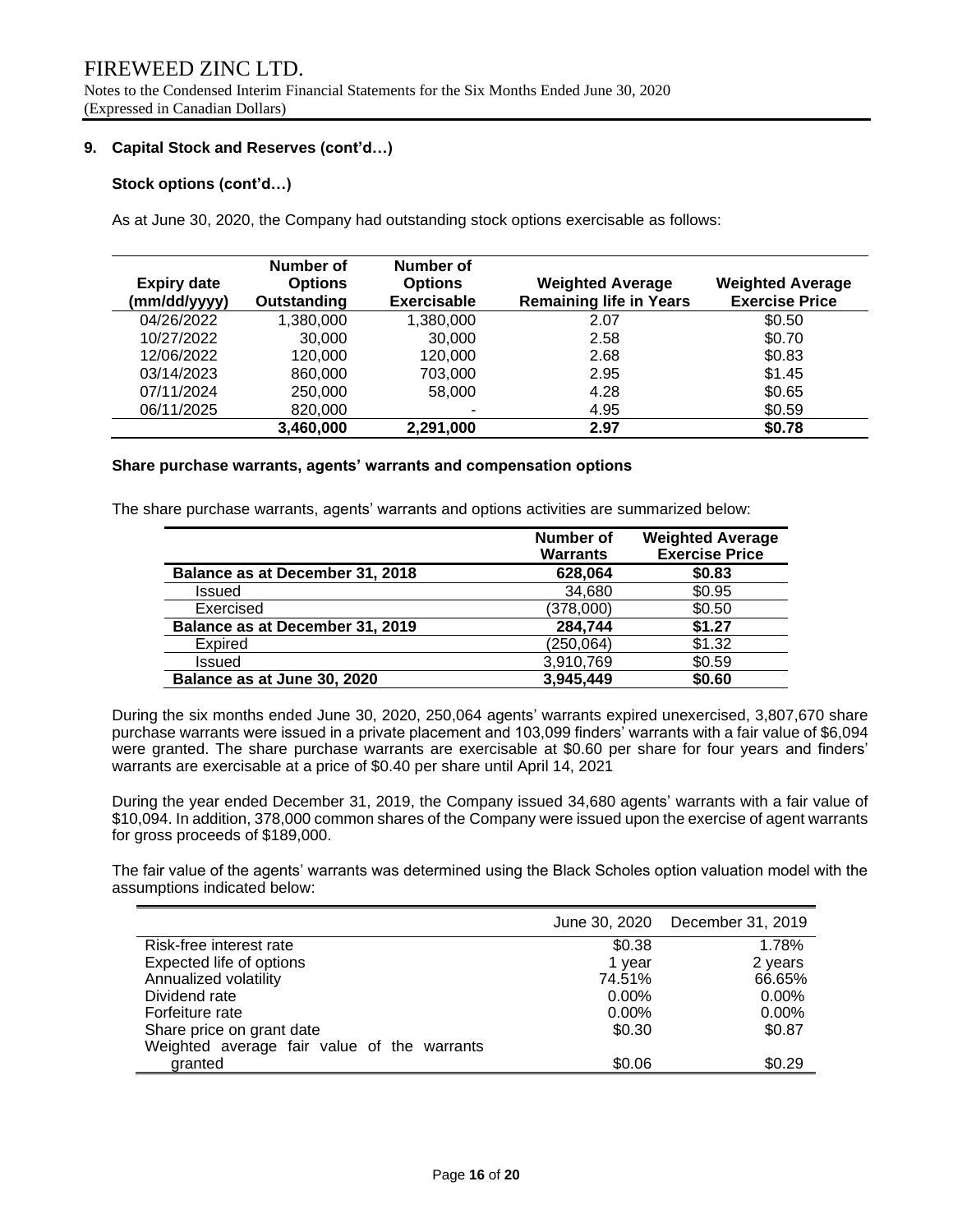#### **9. Capital Stock and Reserves (cont'd…)**

#### **Share purchase warrants, agents' warrants and compensation options (cont'd…)**

The entire amount of the finders' warrants was recorded directly to warrants reserve on the statement of financial position.

#### **10. Related Party Transactions**

Related party transactions mainly include management and consulting fees, director and committee fees as well as share-based compensation. The related parties are represented by the key management personnel, which include those persons having authority and responsibility for planning, directing and controlling the activities of the Company as a whole. The Company has determined that key management personnel consist of executive and non-executive members of the Company's Board of Directors and corporate officers. Related parties also include companies, controlled by officers and/or directors.

The remuneration to directors and key management personnel during the period ended June 30, 2020 and 2020 was as follows:

|                                              | Six months ended | <b>Six months ended</b> |
|----------------------------------------------|------------------|-------------------------|
| Nature of the transaction                    | June 30, 2020    | June 30, 2019           |
| Director and committee fees                  | 38.375           | \$<br>73,500            |
| Investor relations and corporate development | 1.063            |                         |
| Management and consulting fees expensed      | 166,592          | 233,140                 |
| Management and consulting fees               |                  |                         |
| capitalized to exploration and evaluation    | 13.713           | 14.361                  |
| Share-based compensation                     | 34,983           | 101,303                 |
|                                              | 284,726          | 422,304                 |

The following amounts were owed to directors and key management personnel. These payables are unsecured, non-interest bearing and are expected to be repaid under normal trade terms.

|                  |                                        | <b>June 30.</b> | December 31, |
|------------------|----------------------------------------|-----------------|--------------|
|                  |                                        | 2020            | 2019         |
| <b>Directors</b> | Director and committee fees            | 18.750          | 110.250      |
| Key management   | Management fees and expense recoveries | 61.519          | 14.438       |
|                  |                                        | 80,269          | 124,688      |

#### **11. Segmented Information**

The Company operates in one reportable segment, being the acquisition and exploration of mineral projects. All of the Company's operations are within the mineral exploration sector in Canada.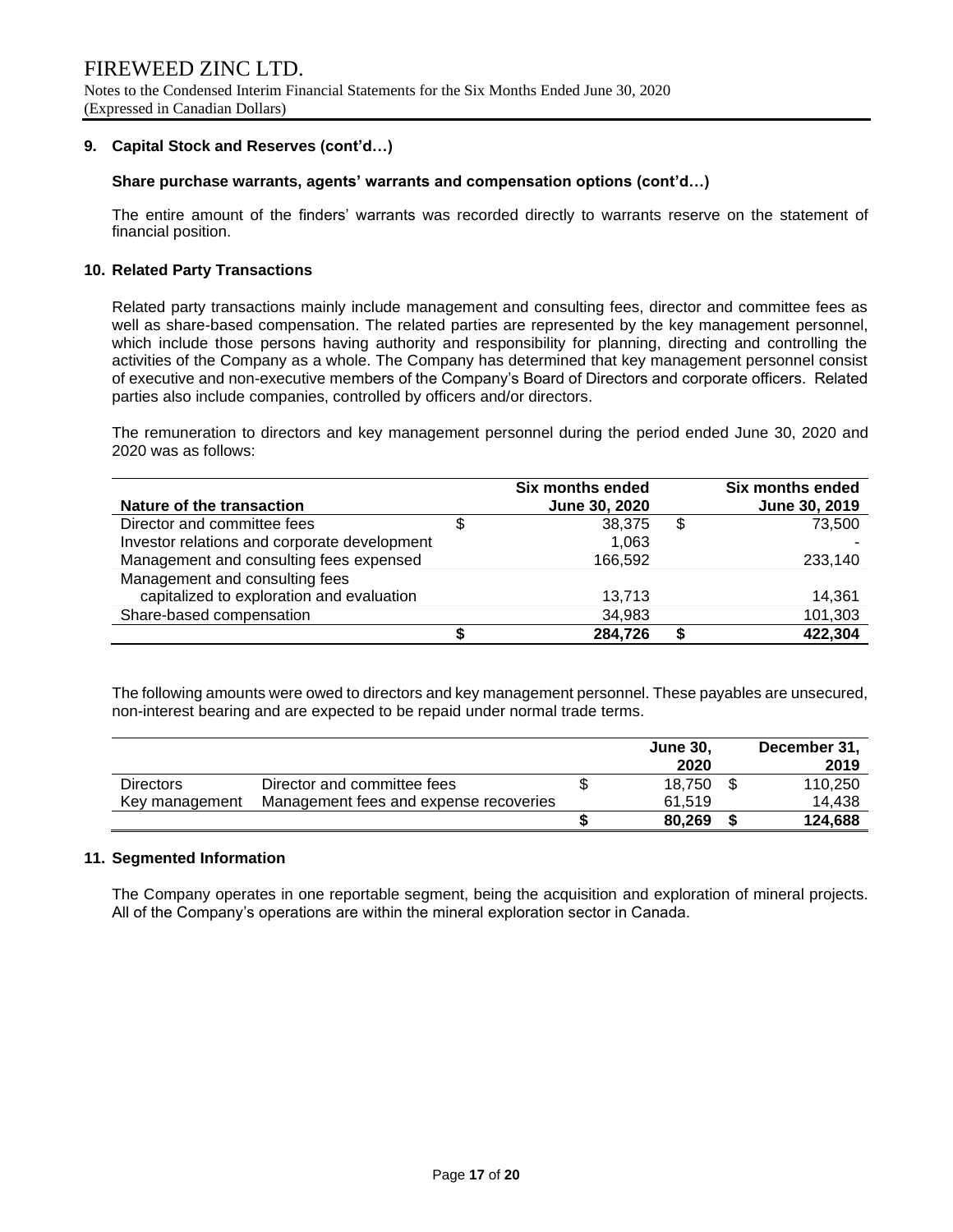#### **12. Capital Management**

The Company manages its capital structure and makes adjustments to it, based on the funds available to the Company, in order to support the acquisition and exploration of exploration and evaluation assets. In the management of capital, the Company includes components of shareholders' equity. The Board of Directors does not establish quantitative return on capital criteria for management, but rather relies on the expertise of the Company's management to sustain future development of the business. The properties in which the Company currently has an interest are in the exploration stage, as such the Company is dependent on external financing to fund activities. In order to carry out planned exploration and pay for administrative costs, the Company will spend its existing working capital and raise additional funds as needed. The Company may continue to assess new properties and seek to acquire an interest in additional properties if it feels there is sufficient geologic or economic potential and if it has or feels it can raise adequate financial resources to do so. The Company is not subject to any externally imposed capital requirements and there were no changes to management's approach to capital manager during the period ended June 30, 2020.

#### **13. Financial Instruments and Risk Management**

The Company has classified its financial instruments as follows:

| Financial instrument                     | <b>IFRS 9 Classification</b>                   |
|------------------------------------------|------------------------------------------------|
| Cash                                     | Fair value through profit and loss             |
| <b>Receivables</b>                       | Financial asset measured at amortized cost     |
| Reclamation bond                         | Financial asset measured at amortized cost     |
| Accounts payable and accrued liabilities | Financial liability measured at amortized cost |

#### *Fair Value*

Financial instruments measured at fair value are classified into one of three levels in the fair value hierarchy according to the relative reliability of the inputs used to estimate the fair values. The three levels of the fair value hierarchy are:

- Level 1 Unadjusted quoted prices in active markets for identical assets or liabilities;
- Level 2 Inputs other than quoted prices that are observable for the asset or liability either directly or indirectly; and
- Level 3 Inputs that are not based on observable market data.

The fair value of the Company's receivables, reclamation bond, and accounts payable and accrued liabilities, approximate carrying value, which is the amount recorded on the statements of financial position. The fair value of the Company's other financial instruments, cash, under the fair value hierarchy are based on level 1 quoted prices in active markets for identical assets and liabilities.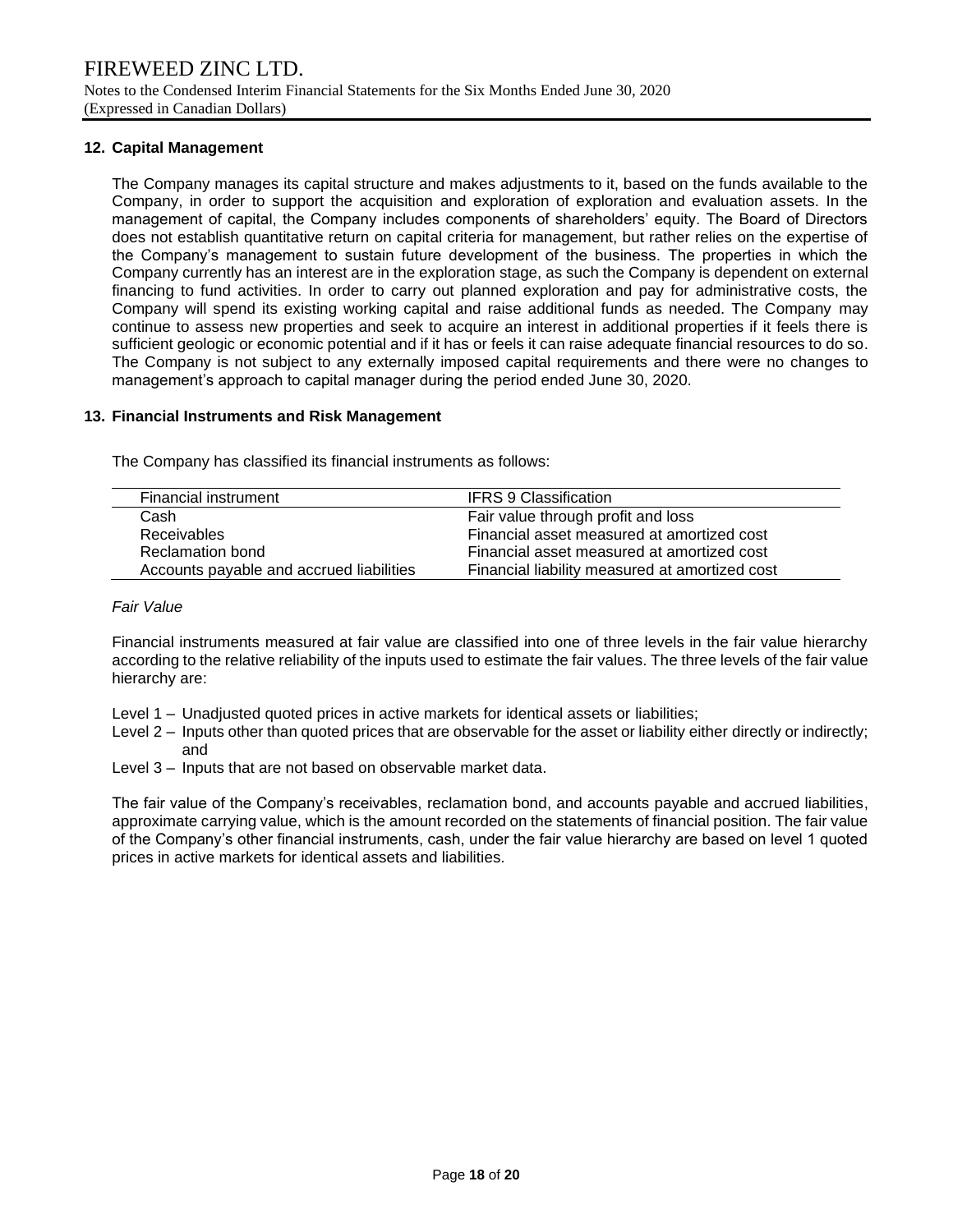#### **13. Financial Instruments and Risk Management (cont'd…)**

The Company's risk exposures and the impact on the Company's financial instruments are summarized below:

#### *Credit risk*

Credit risk is the risk of loss associated with a counterparty's inability to fulfill its payment obligations. Receivables of \$16,871 consist of Goods and Services Tax ("GST") recoverable from the Federal Government of Canada. The Company believes its exposure to credit risk is equal to the carrying value of this balance. The Company has exposure to credit risk with respect to its cash as it places most of its cash in one financial institution in Canada. The Company believes its exposure is limited as it banks with a large Canadian institution.

#### *Liquidity risk*

The Company's approach to managing liquidity risk is to ensure that it will have sufficient liquidity to meet liabilities when due. As at June 30, 2020, the Company had a cash balance of \$950,099 to settle current liabilities of \$230,207. The Company believes it has sufficient funds to meet its current liabilities as they become due.

The Company is dependent on obtaining regular financings in order to continue as a going concern. Despite previous success in acquiring these financings, there is no guarantee of obtaining future financings.

#### *Interest rate risk*

The interest rate risk is the risk that the fair value or future cash flows of a financial instrument will fluctuate because of changes in market interest rates. As at June 30, 2020, the Company is not exposed to significant interest rate risk.

#### *Price risk*

The Company is exposed to price risk with respect to commodity and equity prices. Equity price risk is defined as the potential adverse impact on the Company's earnings due to movements in individual equity prices or general movements in the level of the stock market. Commodity price risk is defined as the potential adverse impact on profit or loss and economic value due to commodity price movements and volatilities. The Company closely monitors commodity prices of resources, individual equity movements, and the stock market to determine the appropriate course of action to be taken by the Company.

#### *Foreign currency risk*

The Company operates predominately in Canada and is not exposed to any significant foreign currency risk.

#### **14. Commitment**

On December 19, 2016, the Company granted but did not issue, 1,000,000 performance shares to each of four founders/directors for a total of 4,000,000 shares, in recognition of services to date and as incentive for continuing services in advancing the project and increasing shareholder value. Each founder/director will receive, upon request, the following performance shares upon achievement of the following milestones: